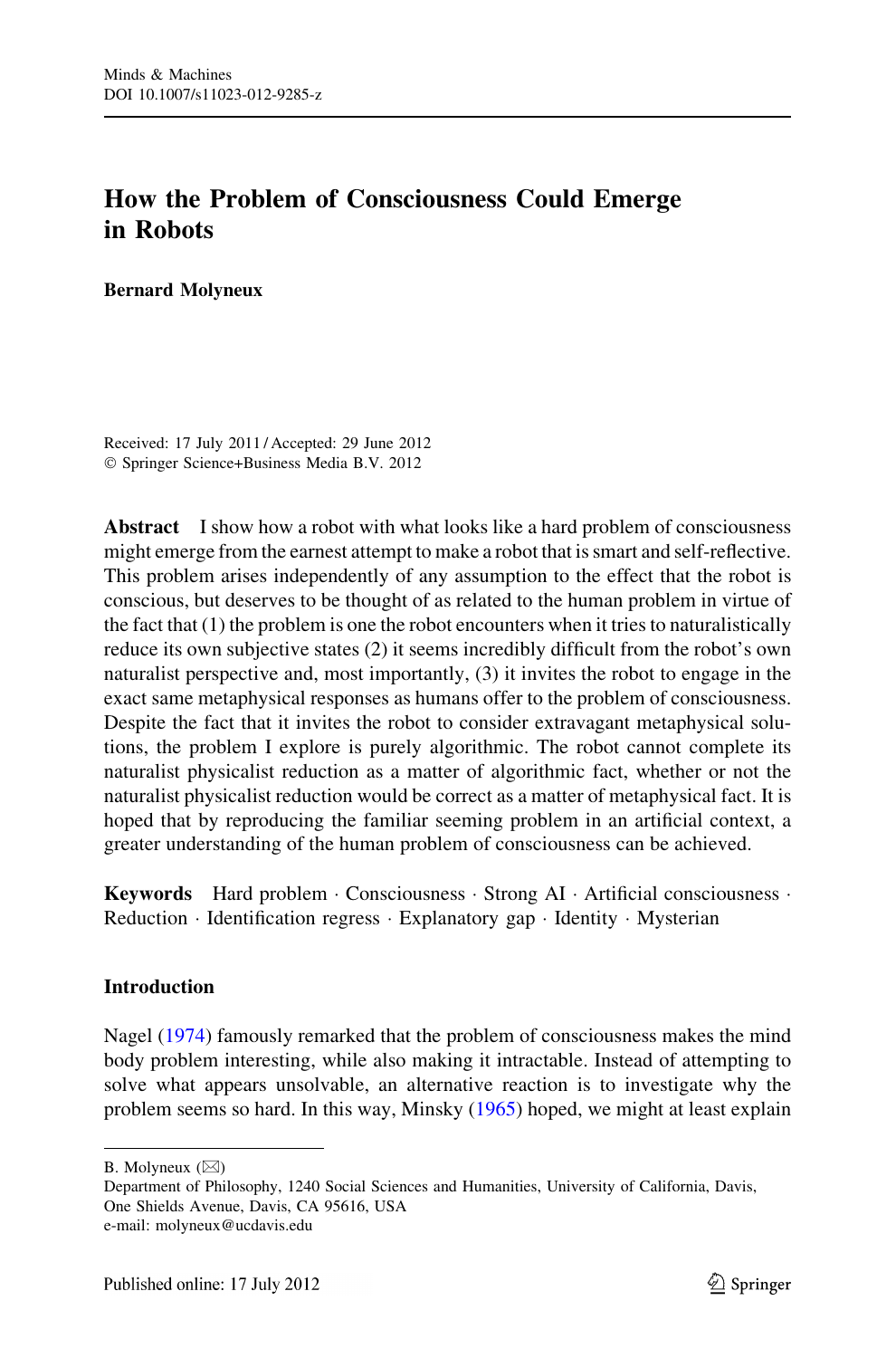why we are confused. Since a good way to explain something is often to build it, a good way to understand our confusion may be to build a robot that thinks the way we do. I will explore the lessons of such an endeavor in what follows. I hope to show how, by attempting to build a smart self-reflective machine with intelligence comparable to our own, a robot with its own hard problem, one that resembles the problem of consciousness, may emerge.

The strategy is to show that when the robot tries to identify something that it encounters in its third-person observations with something from its 'subjective' 'inner' life, it either falls into algorithmic regress or starts to behave like humans; i.e., by either reacting 'dualistically' and adding its inner states and properties as new and irreducible features of its ontology; by becoming an eliminativist and denying that its inner states and properties are really there at all; or by adopting that unsatisfactory, 'forever unfinished' version of physicalism wherein, though it insists these inner states are identical to something physical, it cannot find a plausible candidate. I will refer to this as the robot's 'hard problem'.

If we assumed that the robot had a conscious inner life and then showed that, just like ours, it was difficult to reduce, we would only expose our existing confusion over the phenomenon of consciousness, wherever we imagine it to be. To get a better explanatory grip on consciousness, rather, we should show that having assumed nothing about the presence or absence of consciousness in the robot, its inner states end up being procedurally hard (and perhaps impossible) to reduce nonetheless, from its point of view. In this way, we show how one of the principal properties associated with a state's being conscious—i.e., its seeming irreducibility from the viewpoint of its subject—naturally comes to attend the inner states of the robot, arising non-magically from ordinary algorithmic procedures.

Accordingly, we must formulate a cold, non-phenomenal, purely informational, notion of 'subjective experience' so that we can imagine our robot to have a subjective inner life without imagining it to be conscious. We do this in the third section, where we distinguish the robot's private, subjective phenomena from the regular phenomena it finds in its third person space. We shall then, in the fourth section, make the robot into a naturalist reductionist, for if we are to see how the robot tries and fails to identify its subjective states with something objective, we need to program it to try. In the fifth, we show how, from all this, the robot's hard reduction problem emerges. And in the sixth, we clarify our conclusion, dealing with possible objections and misunderstandings. Before all that, we need to understand something about how the machine identifies things, and how it reasons quite generally. We attend to that in the next (second) section, where we introduce some rules and idealizations to ensure the robot reasons well.

# How the Robot Thinks

Let's suppose we build a robot, M, that can investigate and reason well about 'his'<sup>1</sup> environment. Though terms like 'reasoning' have mentalistic connotations we wish to avoid supposing that M is conscious. Rather, we will imagine M's inferential

<sup>&</sup>lt;sup>1</sup> We give M 'his' own arbitrary gendered pronoun for readability.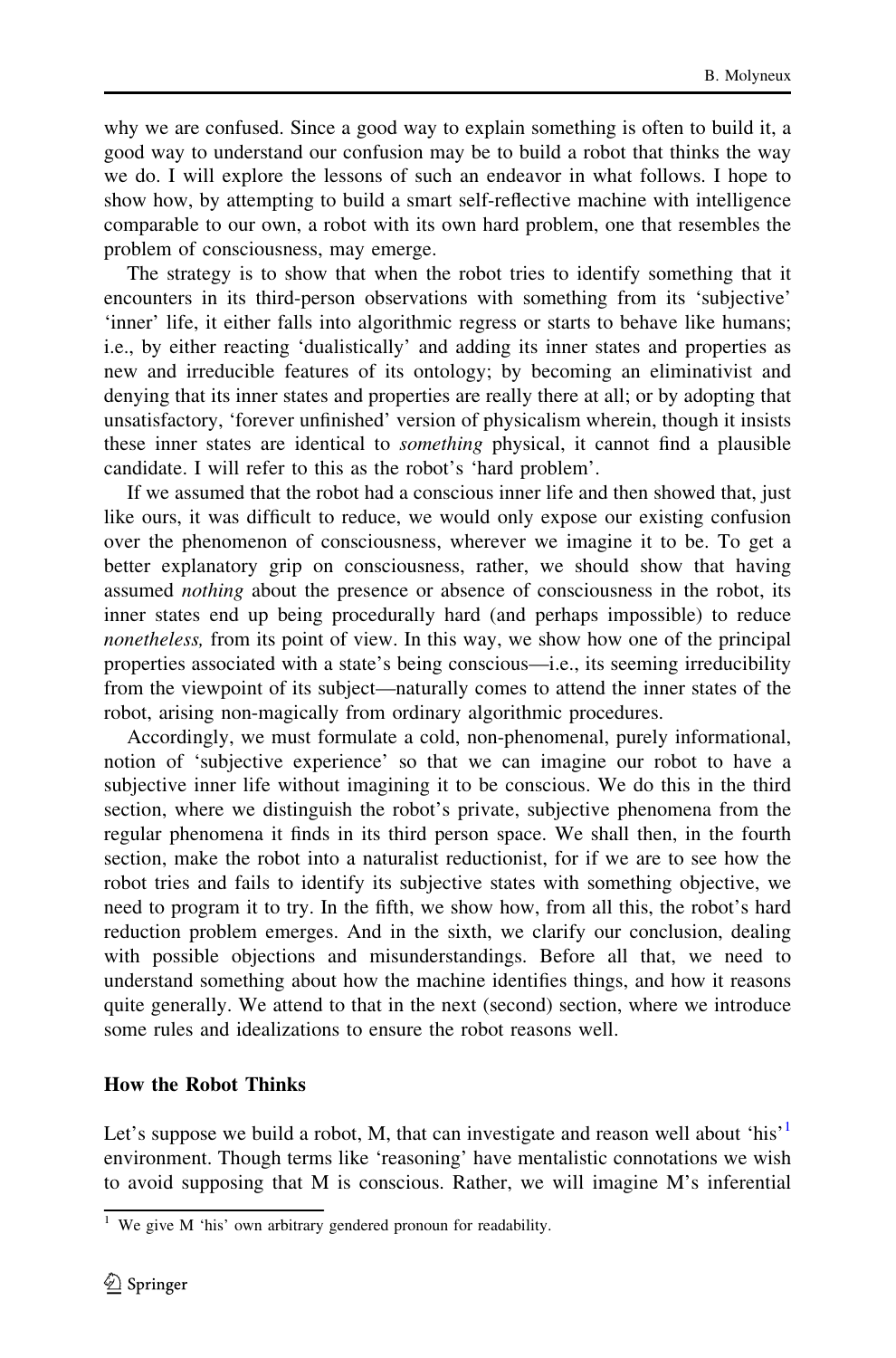process to be an ordinary computational procedure in which representations are systematically manipulated to produce new veridical representations from old. So, for example, M might proceed from symbolic representations of All men are mortal and Socrates is a man to one of Socrates is mortal simply by performing appropriate formal manipulations.<sup>2</sup> Other seemingly-mental terms should, throughout what follows, be given a similarly deflationary reading. P seems to be true, for example, when M's sensory inputs make P-information available to the system as a whole, influencing behavior and verbal report, whether or not there is 'something it is like' for M when this happens. And for M to believe, want or experience something, he merely needs to process and take action *as if* he believed, desired or experienced it. Consciousness is never assumed.

# Leibniz's Law

The principal rule of good reasoning we impose upon M is:

Agreement with Leibniz's Law: M's identifications are always in accordance with Leibniz's Law, a.k.a. the indiscernibility of identicals.<sup>3</sup> I.e., if M holds that  $A = B$  then, for every property P, M holds that A instantiates P if and only if M holds that B does.

Leibniz's Law, in plainer language, is simply the claim that everything has the same properties as itself. I will sometimes talk about thinkers violating Leibniz's Law, but I do *not* mean that the thinkers have different properties from themselves, for that is impossible. I mean only that they fail to observe Leibniz's Law in their reasoning. Since M would be a poor reasoner if he violated Leibniz's Law, we stipulate that he does not.

Other Assumptions

In a similar spirit, we make the following simplifying assumption: That if M seeks to identify X with Y and if M is positioned to observe or infer that X has some property P that might possibly impede identification, then M does so. For example, suppose that M seeks to identify the apple in his right hand with the orange in his left, and is positioned to observe that the former is green. According to our simplifying assumption, M makes the observation. Of course, when he also observes that the orange isn't green (and that it's in a different hand!) this blocks him from identifying the apple and the orange, just as it would a human.

Because it can block prospective identifications, our simplifying assumption does not simplify things for M. On the contrary, it consistently makes it harder to identify things. This difficulty, however, is the result of good practice. It arises from building M to be a diligent investigator. And however it complicates things for M, it

<sup>&</sup>lt;sup>2</sup> We can grant, if intentional content requires consciousness, that these tokens have content only from our human perspective. I.e. that they are merely truth evaluable, or otherwise semantically evaluable, by us.

<sup>&</sup>lt;sup>3</sup> Not the converse (and more controversial) identity of indiscernibles, for which the term 'Leibniz's Law' is also sometimes used.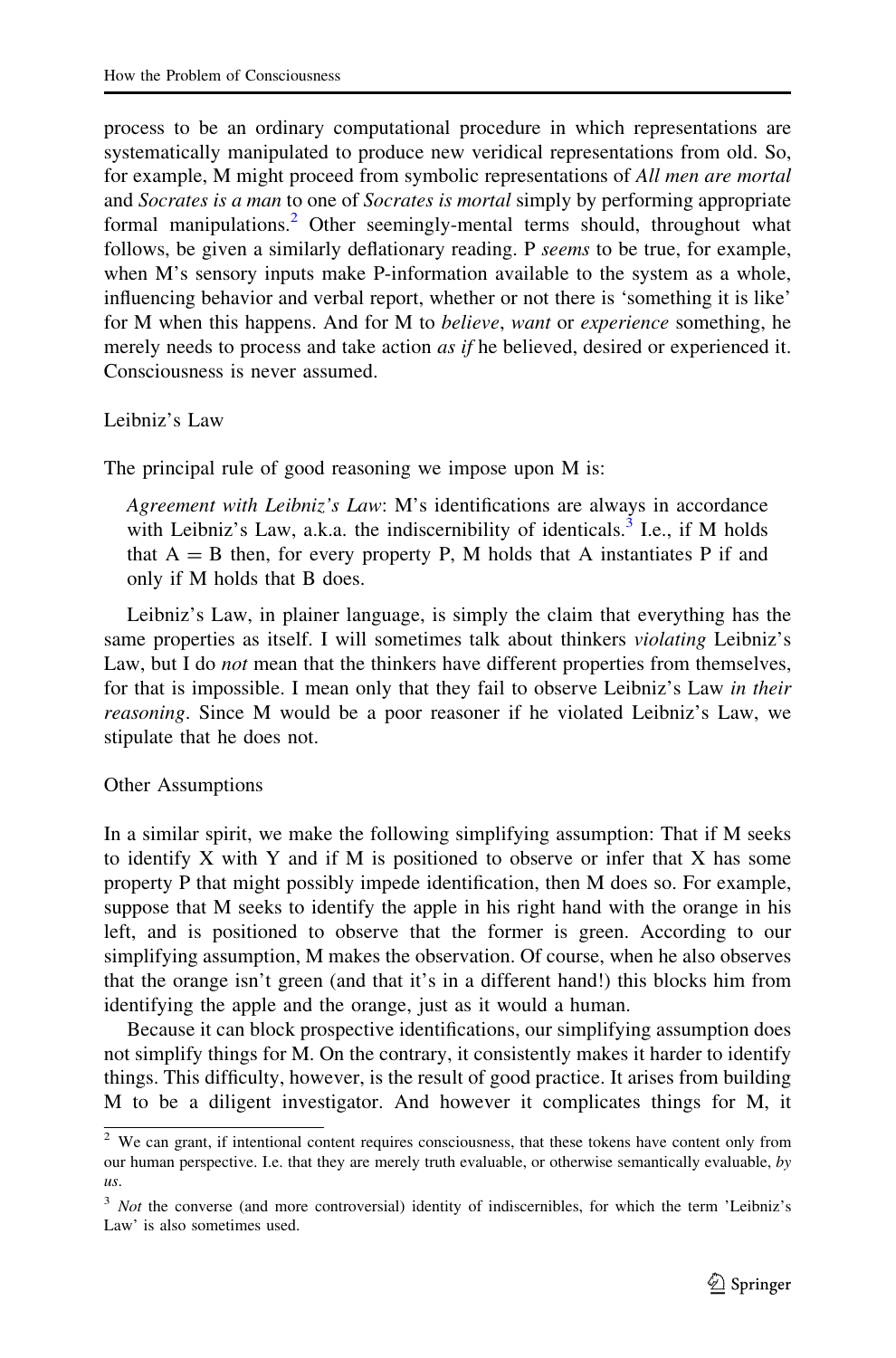simplifies things for us. For instead of imagining that M identifies apples and oranges then reverses his identification later, when he notices their colors, we just assume that M notices their colors at the beginning.

We help ourselves to other assumptions of a similar sort: That M does not forget his own definitions; that he does not make mistakes when deducing; that he does not confuse one thing for another, and so on. They can be grouped together under the assumption that M is *epistemically diligent*. The hard problem that follows relies, in part, upon these assumptions. A robot of which they only approximately held would have its own, slightly more messy, hard problem. For though it might mistakenly solve its hard problem by neglecting identification-blocking properties, or by otherwise making mistakes, it would, if it were diligent enough, renege on its solution later. If, on the other hand, it wasn't diligent enough, and never realized what it overlooked, mistook, etc., then it would fall beneath the class of machines that are epistemically responsible enough to have their own hard problem.<sup>4</sup>

Objective and Subjective Phenomena

# Objective Phenomena

Shortly, we will be talking a lot about *subjective* phenomena. It is often thought, though, that we live in a world which, in principle, can be described entirely from an objective, third person, perspective. If that's right, then each subjective phenomenon is some objective physical event, for example a brain process. It would not be correct, in that case, to split the world into subjective and objective phenomena, as if they were distinct realms, since all subjective phenomena are just objective phenomena observed from a particular point of view. The phrases 'subjective phenomena' and 'objective phenomena', then, in what follows, should not (necessarily) be thought of as designating classes of events that are distinct and independent, but as shorthand for, respectively, 'phenomena presented subjectively' (or 'considered from a particular point of view' or 'via a subjective concept') and 'phenomena presented objectively' (likewise). So when I consider the conscious experience of eating an apple from the first person, through introspection, it presents itself as a subjective phenomenon. Assuming that same experience is a brain process that anyone can watch on a monitor then, considered as such, the experience is a perfectly objective phenomenon.

All of the following count as core cases of what we mean by 'objective phenomena':

rooms; electrical current; sticks of wood; potential difference; holes in the earth; rocks; quarks; the property of being a cat; the process of norepinephrine re-uptake; the state of being solid; heat; neural events; signal transmissions;

<sup>4</sup> Obviously, the conclusion that an epistemically diligent M-machine cannot complete the task entails the conclusion that if an M-machine completes the task, it was not epistemically diligent. An M-machine could therefore have a belief in the identity, even a *correct* belief, but, assuming that such things require epistemic diligence, not justified belief or knowledge.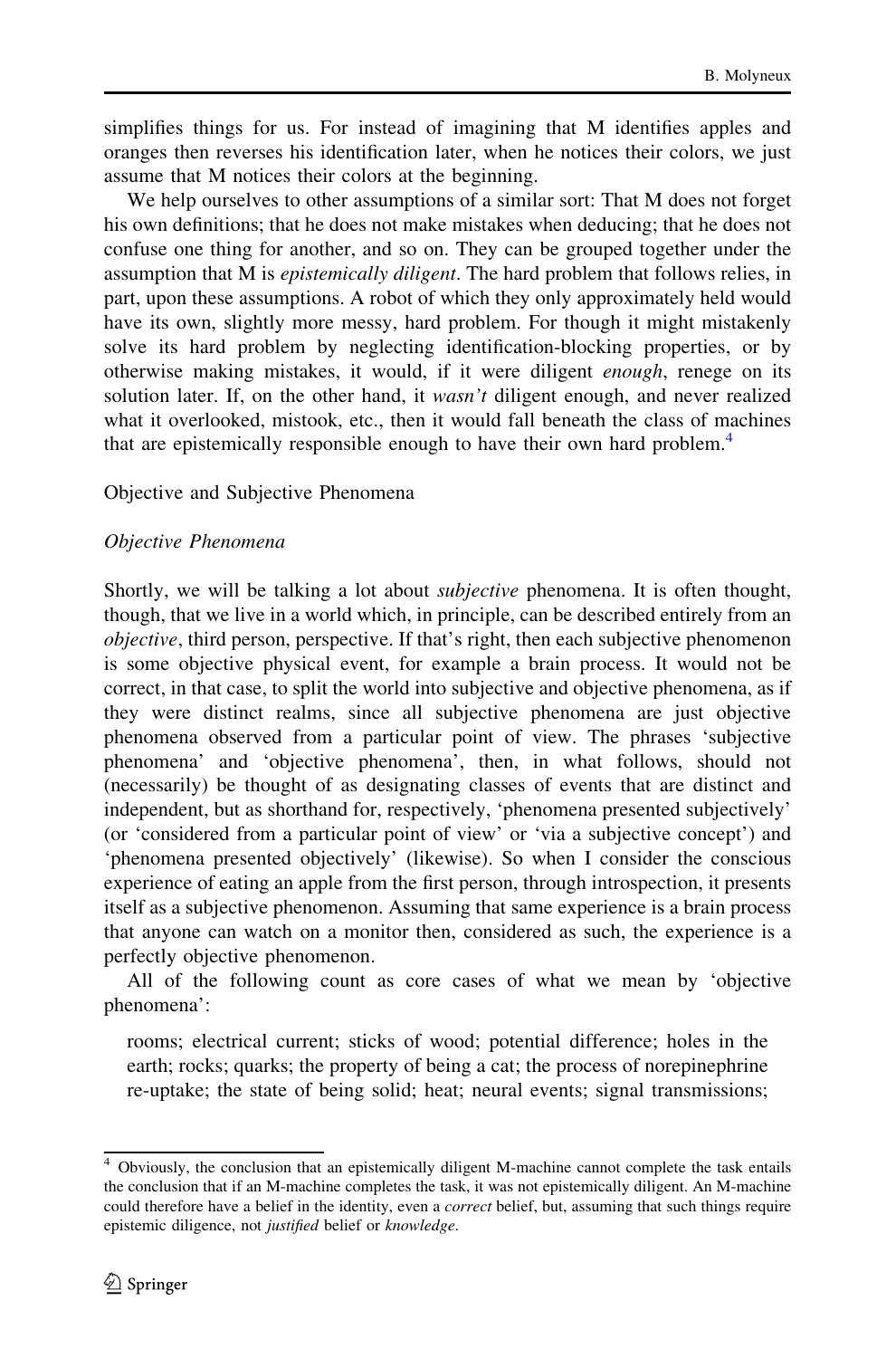stamp collecting; solubility; sunrises; songs; monetary transactions; aunts and uncles; leaps; greetings; emancipation; centers of gravity; smiles; etc.

An exhaustive list would include everything that one could learn about from the third person, which is why the sample is so taxonomically liberal, cutting across states, objects, events, properties and processes. Abstracta, as well as concreta, count as objective. The set of all bloodhounds, the number three and the tiger-ingeneral are all to count as objective phenomena.

Since all of the following are characterized functionally, teleologically or informationally, they too should count as objective:

the inclination to scratch; the disposition to aversive behavior; the tendency to cause yelps; the property of having been selected to correlate with tissue trauma; the property of being targeted by a higher order intentional state; representations of redness; signals communicating tissue damage; etc.

The phenomena listed above are among the kinds of thing associated with functional characterizations of conscious states. A conscious itch on the toe may, for some theorists, be characterized via a network of functional dispositions that includes the inclination to scratch. The pain of an animal may be identified with a functional kind characterized by, inter alia, the disposition to aversive behavior and the tendency to cause yelps. And so on. Hence, if our conscious states are functional, teleological or otherwise supervenient states, they will be found (under that guise) on the exhaustive list of all objective phenomena.

Reduction as Identification By counting supervenient phenomena among the objective in this way we are able to univocally characterize reduction as identification; for there is no difference between saying that the Fs supervene upon the Gs and saying that the Fs are *identical* with things *that* supervene upon the Gs. Whatever subjective states are, then, one *reduces* them to the objective by identifying them with some (quite likely supervenient) member of the list of all objective phenomena. When we introduce M's subjective phenomena, the same will hold true. In order to *reduce* his subjective phenomena M must *identify* them with something on the list of everything objective.

The Order of Phenomena It turns out to be useful, in the forthcoming demonstration, to be able to keep track of the order of a phenomenon—i.e., to explicitly distinguish properties of objects from properties of properties, and those from properties of properties of properties, and so on. We use superscripts to this end. The superscript on ' $X<sup>1</sup>$ , then, indicates a phenomenon at the first order;—an ordinary property—whereas the one on ' $X^2$ ' indicates a property of an ordinary property, and so on. We can naturally let the superscript '0' indicate nonproperties—i.e., ordinary objects like sticks, stones and fire trucks.<sup>5</sup>

We use the symbols 'X' and 'Y' to represent arbitrary objective phenomena, so that anything proved of X or Y is true of any objective phenomenon. We will tend to use 'X' a lot, so the fact that we used it for both  $X<sup>1</sup>$  and  $X<sup>2</sup>$  in the last paragraph

<sup>&</sup>lt;sup>5</sup> Since nth order properties always apply to n-1th order phenomena.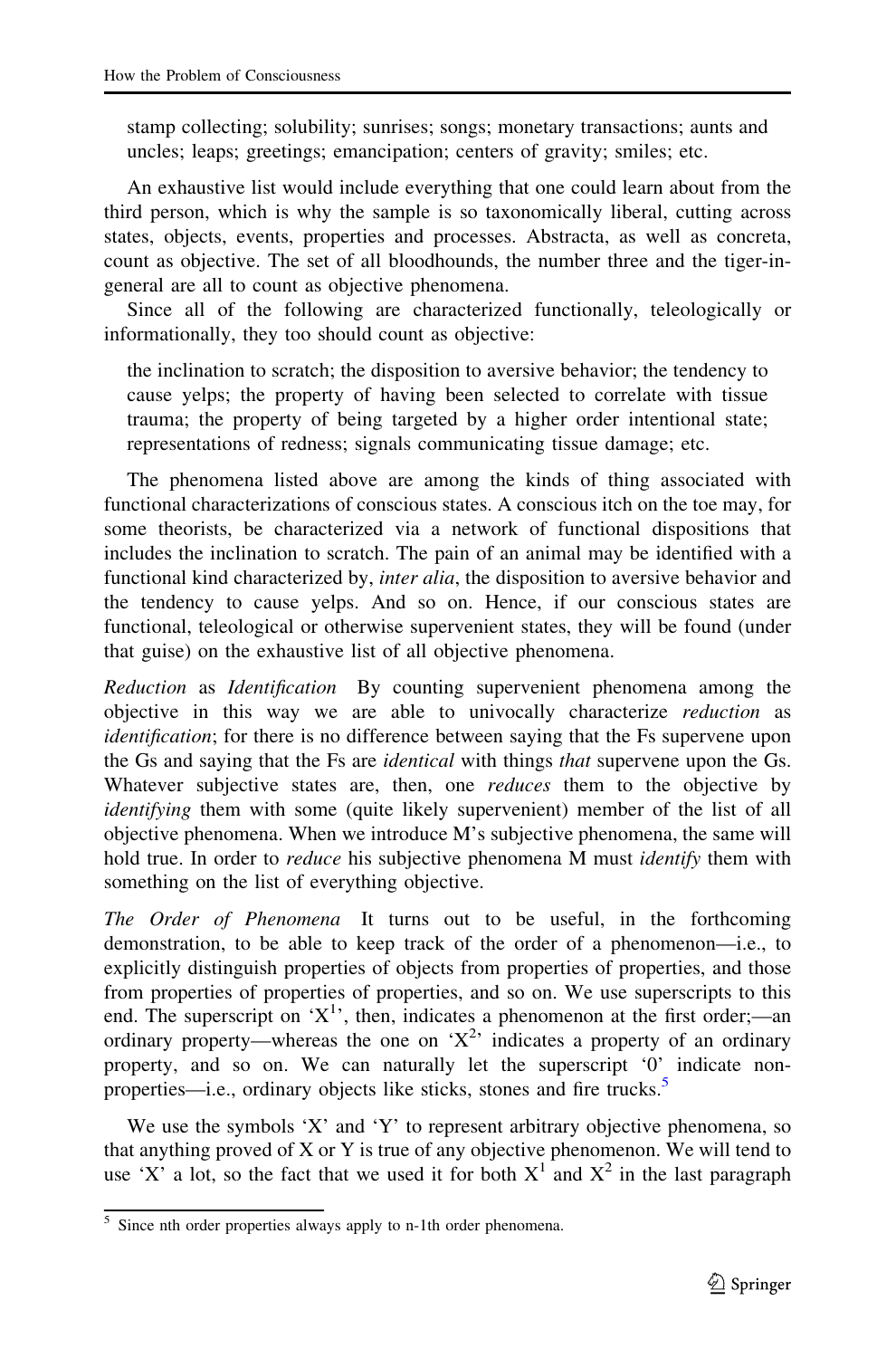should *not* be taken to indicate that we mean the same property at different orders.  $X<sup>1</sup>$  and  $X<sup>2</sup>$  may well be completely different properties. Whenever the superscripts distinguish one 'X' from another in this way, there is no need to use another letter, and so we will tend to use 'Y' only when necessary.

## Subjective Phenomena

So what are subjective phenomena? We can imagine that M first discovers them during a lab accident when water is spilled onto his exposed circuits. Malfunctions result, which cause M to report a red fire truck, moving left to right, sirens blaring. Upon learning that there is no fire truck, M realizes that he is merely in the state he would be in if a red fire truck were passing by. This state—the one that would normally constitute the veridical detection of a fire truck—is the first subjective phenomenon discovered by M.

We must not assume, of course, that M's illusion is conscious. Fortunately, nothing about the scenario forces us to. For the illusion depends only upon M's inability to distinguish his current situation from the one where the fire truck really is there. It therefore depends only upon M's functional inability to make certain discriminations, whether or not it is consciously like something for M to fail in this way.

If the state is not assumed to be conscious, how is it subjective? It is subjective because M has a privileged informational perspective on whether he is in it. Whereas the question of whether a fire truck is *really* going by is one that third person observers can answer as easily as M, the same is not true of whether M is detecting one. We can infer that M is detecting a fire-truck from its actually driving by, on the assumption that M's sensors are in working order. And if we access and decipher his inner data states, we might laboriously conclude that he detects one. However, it is always quicker to simply ask M, and this alone hints that, however, good our access, M has better access to the states we are after. Indeed, it is plausible that M's earnest reports of a fire truck *count* him as detecting one—that such earnest reports therefore cannot be wrong—a possibility we will discuss more later. For now, though, we will say only that M has his own special (good or bad) way of determining whether or not he is in these states, and it is one that we cannot share. It is this that counts them as subjective.

Subjective Correspondents M's illusion, despite not being assumed conscious, can nonetheless prompt him to have thoughts similar to those that might occur to a philosopher of mind. Imagine, for example, M reasoning as follows:

"I was wrong," says M "that there was a fire truck nearby. However, it was true that there seemed to be one. So the truth of the seems-statement did not depend on the fire truck itself, for there was none, but on my own inner states. It appears, then, that there exists a state of my being, which I will call 'the subjective correspondent of the fire truck', which—when and only when I am in it—makes it true that there seems to be a fire truck. Generally, where O is an object (or other non-property) the subjective correspondent of O is that state of my being that makes it true that there seems to be an O.''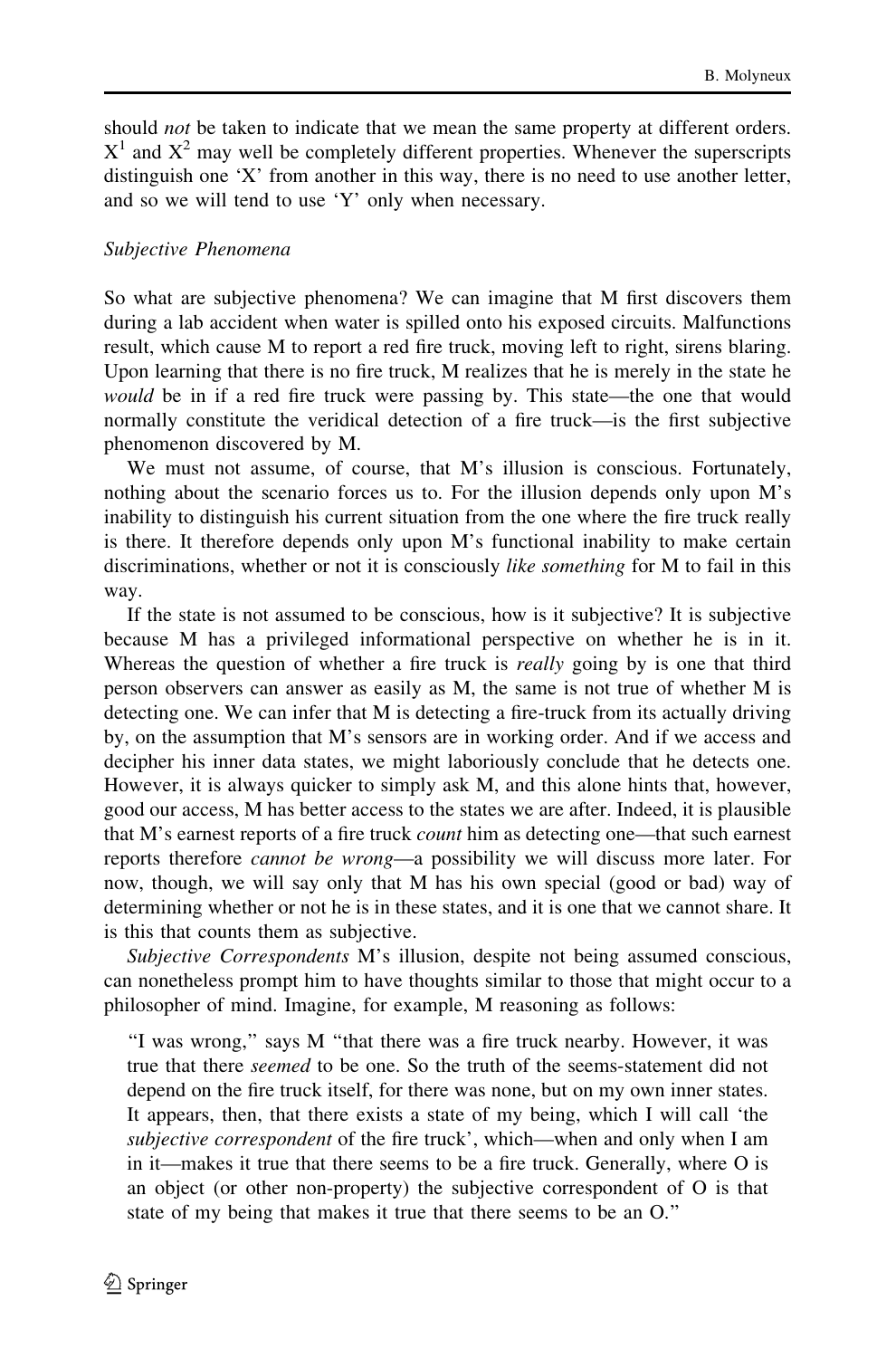

Fig. 1 Setup for M's hard problem. Since the fire truck is illusory, the statement 'there seems to be a fire truck' is not made true by it, but by some state of M. Call that state the 'subjective correspondent' of the fire truck. M comes to wonder which objective phenomenon this state is identical to. Perhaps it is some physical state of the machine M sees in the mirror

We shall follow M in supposing that if (veridical and illusory) detections of fire trucks exist, then some M-state (however, 'gerrymandered', 'non-natural' or multiply-realized) must account for all such detections.<sup>6</sup> M goes on to observe (Fig. 1):

"The fire truck, moreover, seemed to be *red*. In seeming so, it seemed the way that real and illusory tomatoes, strawberries and communist flags seem. This sameness cannot be in the things themselves, since it is present even when I experience an illusion. I must conclude that it is a feature of my subjective states, since only they are common to both veridical and illusory experiences. When the fire truck seems to be red, therefore, that must consist in the subjective correspondent of the fire truck having a certain property—the one that also modifies the subjective correspondents of tomatoes and strawberries.

 $6$  Strictly speaking, nothing in the following requires us to agree with M's arguments. To derive M's hard problem, we do not need something real that M cannot reduce: We only need something that M believes in.\* We could therefore rewrite the following so as to put the existence of a single subjective correspondent into escrow.

<sup>\*</sup> Of course, if the subjective correspondent lacks existence then that explains why M cannot find any objective phenomenon with which to correctly identify it. However, that would be the uninteresting explanation. Where Sherlock Holmes seems the kind of thing that *would* be reducible if he existed, conscious experience does not. So if subjective correspondents are to be more like conscious experiences than Sherlock Holmes, we need to show them to be the kinds of things that would seem irreducible on the assumption they exist.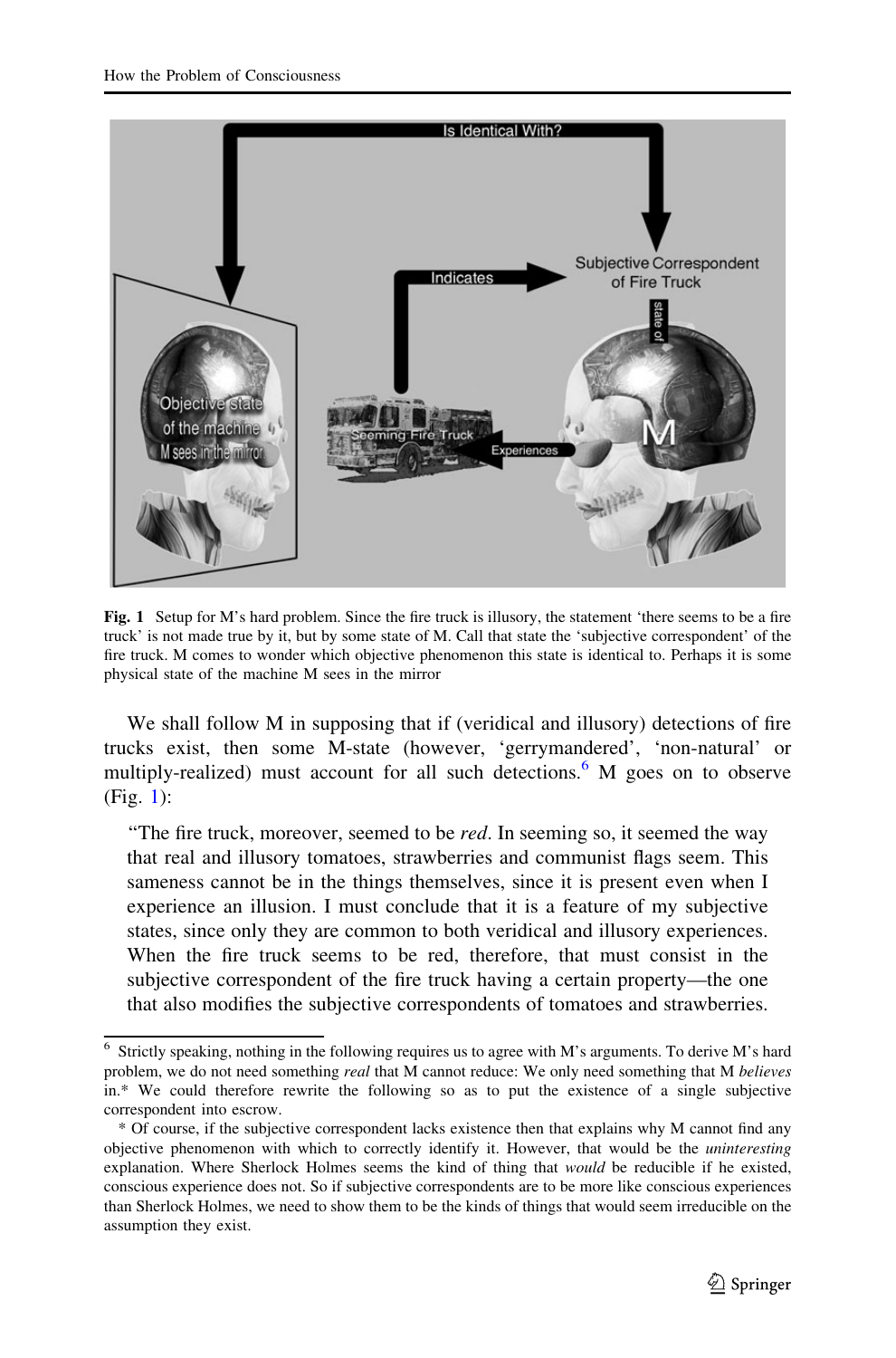It is reasonable to dub it 'the subjective correspondent of red'. Generally, then, where  $P$  is a property, I define the subjective correspondent of  $P$  as that property that the subjective correspondent of O bears if and only if O seems to have P.''

To facilitate rigorous reasoning in what follows, we can capture M's observations symbolically. Specifically, we can let ' $SX<sup>i</sup>$ ' designate the subjective correspondent of  $X^i$  so that, for example, if  $X^0$  is the fire truck, then  $SX^0$  is the subjective correspondent of it. We use '0' here because the fire truck is an object. For properties, we will use the corresponding higher numbers, so (e.g.,) ' $SX<sup>2</sup>$ ' refers to the subjective correspondent of the second-order objective property  $X^2$ .

M, then, has defined his terms such that PI holds:

PI: A phenomenon counts as having the subjective property  $SX^{i+1}$  iff (a) the phenomenon is some  $SX^i$  where (b)  $X^i$  seems to have  $X^{i+1}$ .

For example, the fire truck  $(X^0)$  seeming red  $(X^1)$  is necessary and sufficient for the subjective correspondent of the fire truck  $(SX^0)$  to count as having, as one of its properties, the subjective correspondent  $(SX<sup>1</sup>)$  of the redness. If the apparent redness, moreover, seems to have the property  $(X^2)$  of being an advancing color and the property  $(Y^2)$  of being different from green then the subjective correspondent of the redness will, in turn, count as having the properties  $(SX^2)$  and  $(SY^2)$ , where these are, respectively, the subjective correspondent of (the redness's) advancing coloredness and the subjective correspondent of (the redness's) differentness from green. And so it goes, the broad idea being that we classify the subjective correspondents by commonalities in the seemings they underwrite.

Let us finish this section by asking whether anything answer to the terms  $SX^i$  that M defines? It seems that *something* must, since the 'SX<sup>i</sup>'s are stipulated to be whatever it is that is responsible for the relevant commonality across M's experiences. So even if it turns out that no single 'real', 'genuine' or 'natural' property is always responsible, then the relevant  $SX<sup>i</sup>$  would merely be the (possibly infinite) disjunction of the many properties that are. Suppose that, for example,  $X^0$  is the fire truck and  $X^1$  is the property of being red, and suppose that, when M's circuits are dry,  $SX^0$  has  $SX^1$  if and only if it has the property J whereas, when M's circuits are wet,  $SX^0$  has  $SX^1$  if and only if it has the completely different property K. Then, rather than say there is no unique property  $SX^1$  that plays the role quite generally, M will instead define  $SX^1$  as the disjunctive property of *either being* J and such that  $M$ 's circuits are dry or being  $K$  and such that they are wet.

Nonetheless, the phenomena  $SX<sup>i</sup>$  are, strictly speaking, M's posits, not ours, and we need neither affirm nor deny their existence to appreciate what follows. I only claim, in fact, that M's way of carving up the matter seems reasonable and prima facie attractive; so that the problem that (soon) results is not to be blamed on some strange analysis on M's part. I could, in fact, if it came down to it, rewrite the following so that we assumed only M's *belief* in the  $SX^i$ , not their actual existence. For M can get into a cognitive muddle using only his own concepts, whether or not they map onto the world. It facilitates the exposition, however, if we follow M in treating the  $SX<sup>i</sup>$  as real.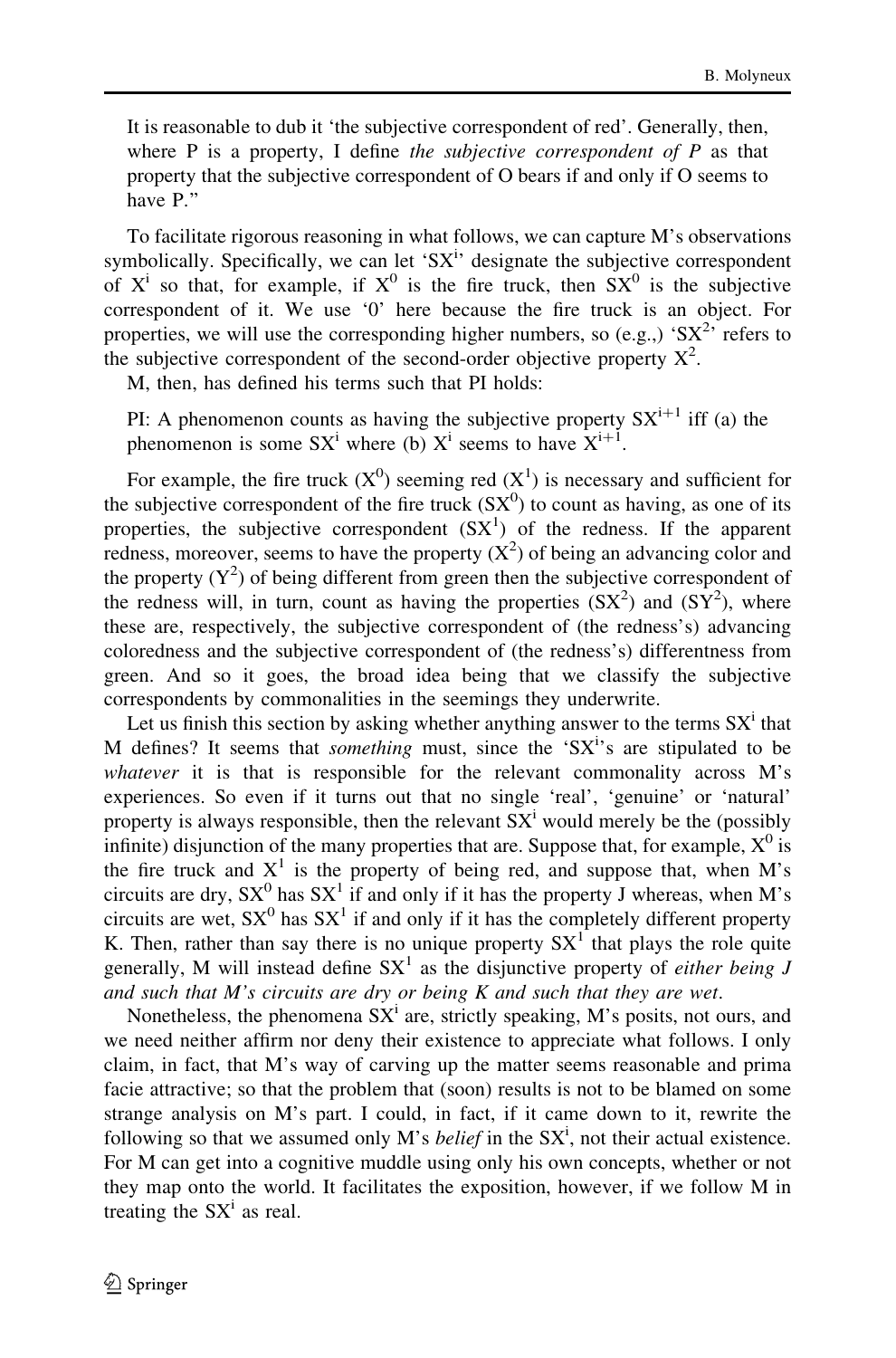## M's Philosophical Approach

Until now, we have been discussing only how M conceives of his own states; specifically, how he has noticed that he sometimes cannot tell whether the world is really *thus and so* or whether he is merely in that state he would be in if it were. Apart from our brief idealization of M as a rational machine that reasons well, that's really all that has been said so far, with the details presented semi-formally only so as to facilitate rigorous reasoning in what follows.

We turn now to M's attempts to locate his subjective states in objective reality. We impose three restrictions on how M approaches this problem: That he resists the temptation to pretend that things seem other than they do, just in order to make the problem easier; that he approaches the problem as a naturalist—i.e., that he tries to identify each subjective phenomenon with some objectively detectable state; and, finally, that he is not content to merely wave his hands and assure himself that the phenomena in question are identical to some or other—unspecified—physical or objective phenomenon. M always seeks to make specific identifications.

## The First Restriction

M is resistant to revising his beliefs concerning how things seem with him.<sup>7,8</sup> To illustrate the kind of resistance that M exhibits, recall the case where we spill water on his circuits, causing him to malfunction and report a vision of a fire truck. M may well accept that he has made an error about the fire truck, but he won't accept that he made an error about the fire truck *seeming* to be there. He might accept that there is a malfunction in his primary visual sensors or, if that hypothesis fails, switch to blaming his secondary visual abstractor or, if that fails too, ultimately switch to the hypothesis that he is mis-accessing his own visual systems. But no matter how many amendments of this sort he is forced to make, and no matter how difficult it is to locate the precise malfunction, M will never surrender the claim that, when all is said and done, he seems to see a fire truck.

It is reasonable to credit M's earnest reports as being a largely infallible guide to how things seem to M. If we were to suppose that M were conscious, after all, then we would only be granting him something like the same authority, when it comes to his conscious seemings, that we usually grant ourselves. If he is not conscious, on the other hand, then we should get to *count* M's verbal reports (or the dispositions to make them) as *constituting* how things seem to M. It is, when all is said and done, hard to say what would be a *better* token of how things seem to the M-system taken

 $7$  There is an intuitive notion—a possible analog of M's commitment—that we humans cannot be wrong about our own conscious states. Alternatively, M's commitment might correspond to 'taking consciousness seriously'—i.e. to not 'redefin[ing] the phenomenon in need of explanation as something it is not' (Chalmers [1996](#page-20-0), x).

<sup>&</sup>lt;sup>8</sup> The fallibilist about conscious experience might, consistent with her view that we can mistake pain for pressure in the dentist's chair, nonetheless concede that some experiences are experiences we can't be wrong about. E.g., I cannot be overruled by a doctor when I think I am in agonizing pain. Similarly, a robot without M's infallibillist streak might nonetheless express certainty concerning the nature of *certain* subjective states, With respect to such states, a hard problem can be derived.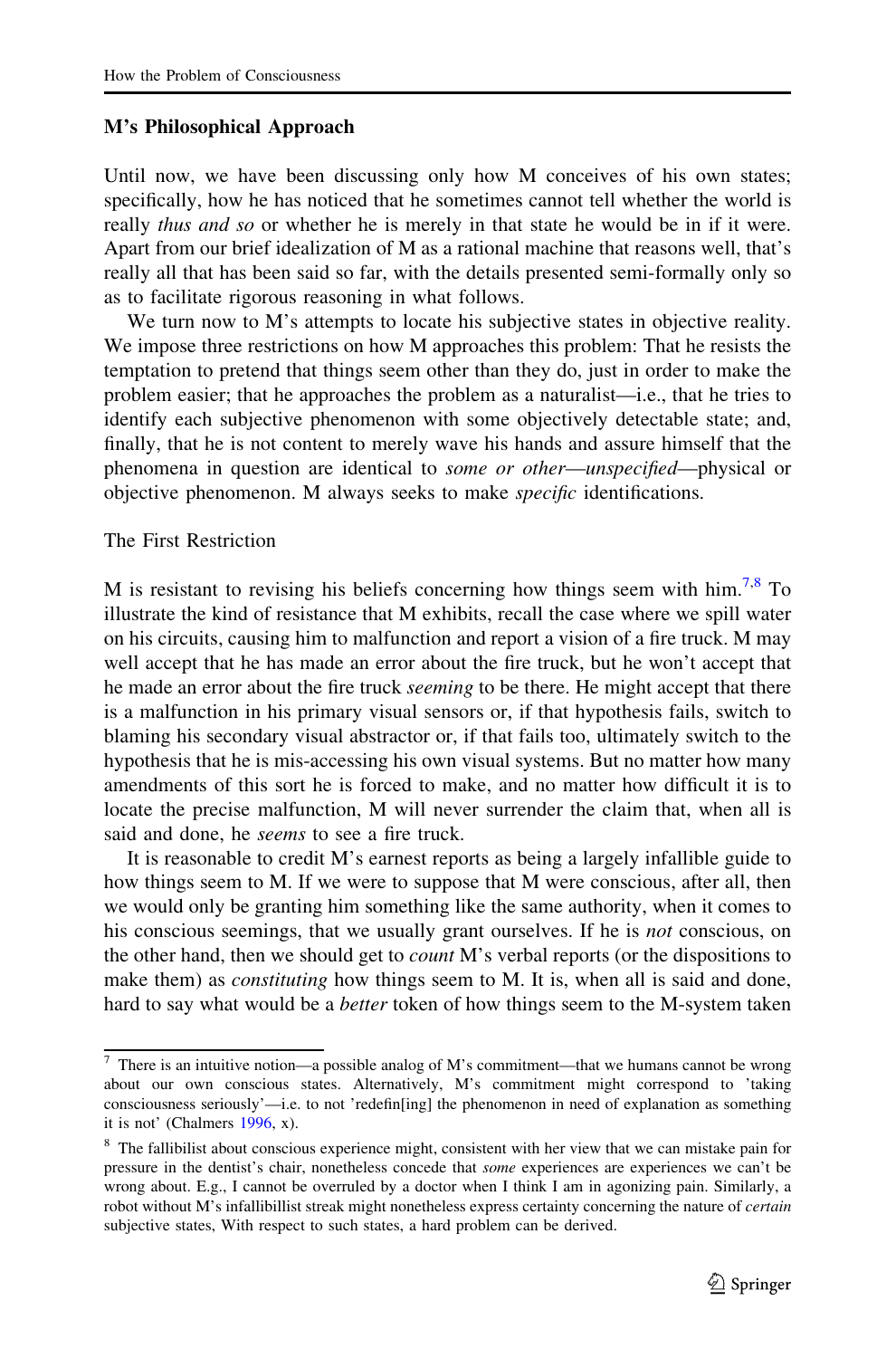as a whole than how it ultimately reacts. Sure—its sensors might report one thing and, because of a malfunction downstream, its recognizers might report another. But the best determinant of the way things *ultimately* seem to the system, given that there is no consciousness to be right or wrong about, is the way the system behaves; in particular, what it reports. That, at any rate, seems like the most plausible position.<sup>9</sup>

Still, nothing much depends on this. For all that we need in the forthcoming arguments is that M takes himself to have an infallible authority over how things seem to him. Even if we think he overestimates himself, we nonetheless stipulate that he has the attitude. $10$ 

M is equally stubborn when it comes to the corresponding subjective states. Officially:

First Restriction: M will not revise his beliefs about which subjective states he enters into, nor about the subjective properties of his subjective phenomena, once he forms those beliefs on the basis of his seemings.

M's stubbornness ought not to seem too strange. There are few ways M could go wrong, after all, in moving from the seems-statement, about which he maintains his own infallibility, to the equivalent statement concerning subjective states. M is hardly likely to err, for example, when he infers from ''There seems to be a red fire truck" that "I am in some state *such that* there seems to be a red fire truck." So M claims an infallibilism about his subjective states that goes hand-in-hand with his infallibilism about how things seem. Again, though, for our purposes, the correctness of M's infallibilist stance is irrelevant. All that matters is that M believes he is infallible. We do not need him to be right.

The Second Restriction

M aspires towards a purely objective picture of the universe, such that:

Second Restriction: M thinks that every phenomenon can (in principle, ultimately) be identified with some (supervenient) objective phenomenon.

So M thinks that a complete understanding of heat, light, matter, information, intelligence and any other phenomenon can be constructed in principle from concepts solely acquired from the third-person. This is the restriction that encodes what might reasonably be dubbed M's naturalism.

<sup>&</sup>lt;sup>9</sup> The wrinkle in allowing M such infallible authority is that, in some cases, his behaviors may diverge. E.g., asked to press a button only if he seems to see a red flash, M might, through some processing malfunction, press the button while verbally denying that he saw the flash. Similar cases occur in the clinical literature on brain damaged humans. The right response, I think, is not to treat them as counterexamples to infallibility, but to treat them as cases where the agent herself is fragmented.

<sup>&</sup>lt;sup>10</sup> Given that it does not matter whether M is right or wrong about his own infallibility, one might wonder why I spend so much time emphasizing the plausibility of M's stance. It is because I wish to forestall complaints to the effect that M's problem arises from his adopting an unreasonable position, or from his being unlike humans. If it is granted, though, that M's position is not weird, and that it resembles our own to the appropriate extent, then, even if it is incorrect, we have enough to press forward.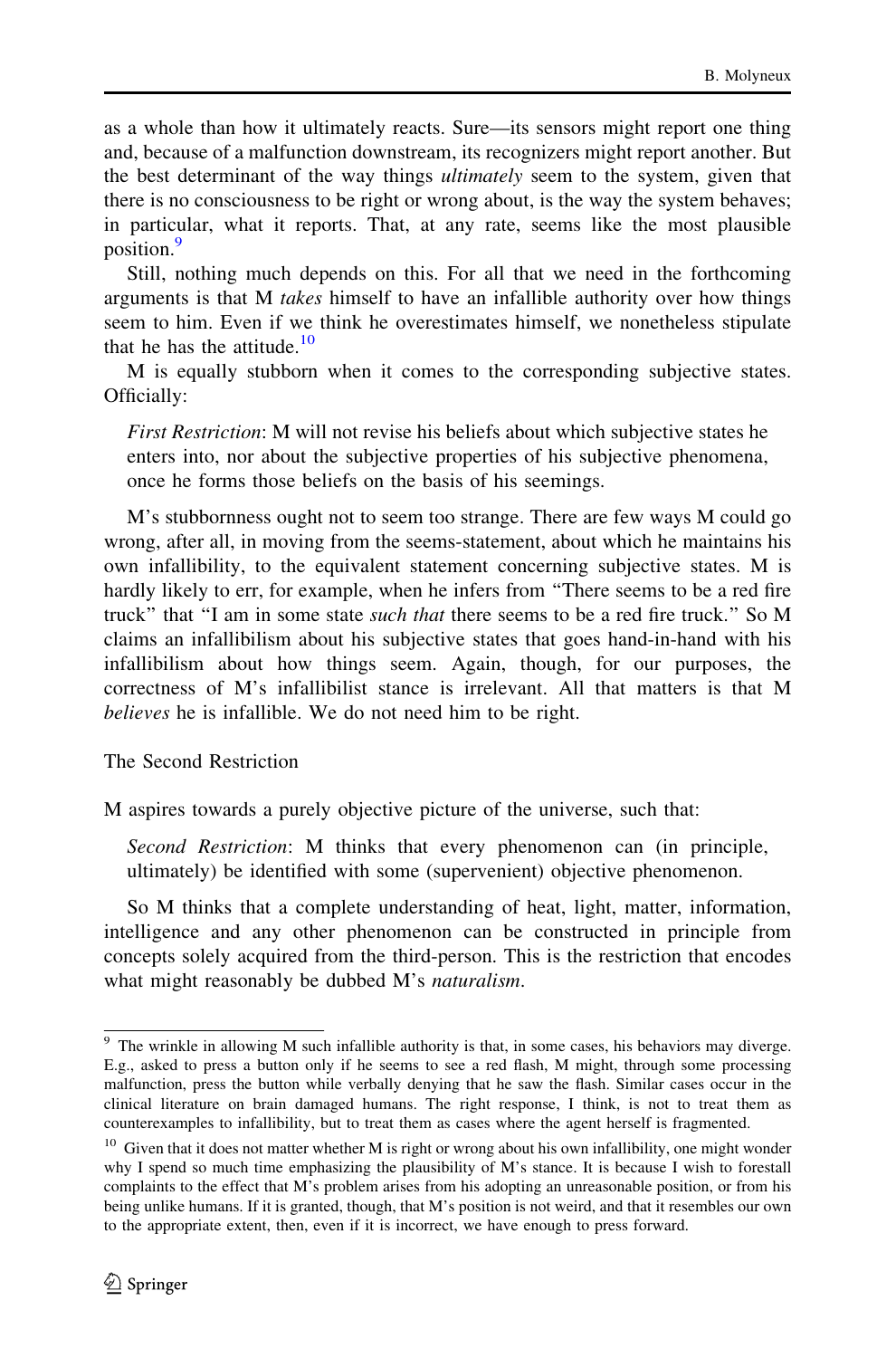#### The Third Restriction

We will further assume that, given  $X$  and some list, if  $M$  identifies  $X$  with some member of the list then he insists on identifying X with some *specific* member. Officially, and to introduce a term of art:

Third Restriction: All M's identifications must be constructive.

This restriction is odd since it does not have an obvious human analog. Humans could happily commit to (say) Samuel Clement being identical with some person from a list of writers without committing to any one in particular. Note, though, that our physical/objective picture of the universe could never count as finished if some acknowledged phenomenon were merely identified with 'some unknown physical/ objective thing or other', without saying which. One can interpret the third restriction, then, as encoding the ideal that M's reductions be  $\textit{finitely}$ . If M escapes his hard problem by violating this commitment, he does so only by refusing to say which objective phenomenon some particular subjective phenomenon is identical to.

## M's Problem

At last we are ready to show how M struggles to identify subjective and objective phenomena while observing his restrictions.

#### Intuitive Version

We start by noting that, at the outset, there are many things that a given subjective correspondent could be. It could be some state of M's circuit board; or of M's whole system; or it could extend beyond M's bodily boundaries. The subjective correspondents do not come 'ready identified' with anything objective. (We will assume, moreover, that M's programmer does not preprogram any of the relevant identities. This assumption will be discussed later.)

For reductio, let's assume that M succeeds in making some subjective/objective identification. It follows that, at some point in time, he makes the *first ever* identification of this sort. The first subjective phenomenon, moreover, is *ipso facto* the highest ordered subjective phenomenon to get identified with anything objective (unless there are several phenomena that were jointly the first to be identified, in which case one of them is the highest ordered, and that's the one we are interested in).

To work with a concrete example, let's suppose that this (joint) first, (joint) highestordered subjective phenomenon is the subjective correspondent of a green afterimage caused by adaptation in M's photoreceptors after a flash of light. He identifies it, let's suppose, with some state C of his circuits. But thanks to M's diligence in considering potential identification-blockers, M must realize that the subjective correspondent of the afterimage has, as a property, the subjective correspondent of green (which we

 $\frac{11}{11}$  An identification can be said to be unfinished, in the sense we mean, if it is nonconstructive or if the identification of its properties, or its property's properties, etc., is nonconstructive. A restriction that prohibits nonconstructive identifications thereby prohibits unfinished ones.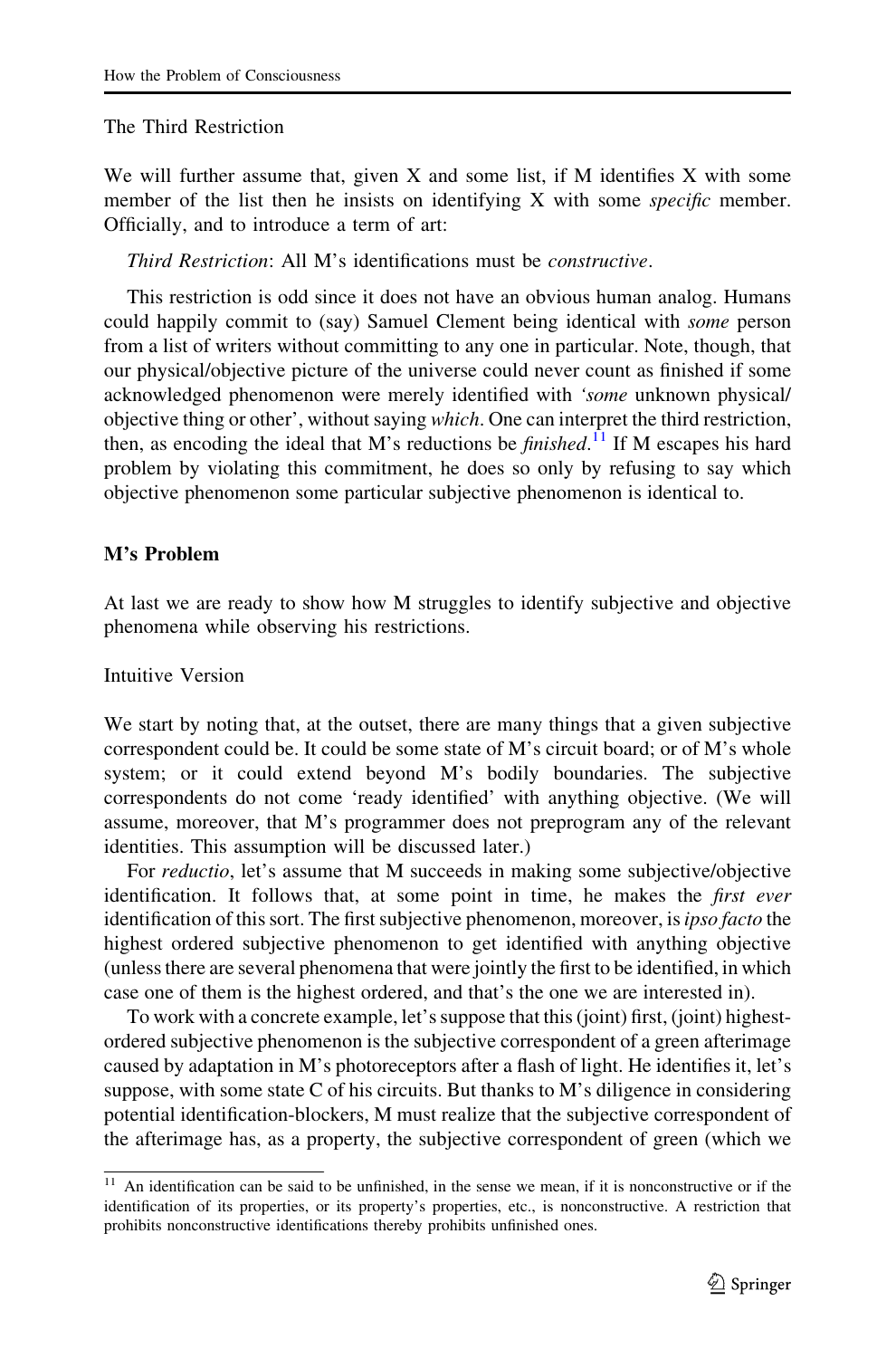<span id="page-11-0"></span>

Fig. 2 The essential structure of the problem. M is forbidden from adding and eliminating ontology, so must loop back to a structurally identical problem at the immediately higher order

will call 'greenishness'). For the afterimage seems to be green which, given PI, is sufficient for the subjective correspondent of the afterimage to be greenish.

M, however, does not already regard the *circuit state* C as being greenish prior to the time t of the identification. That's because *greenishness*, given PI, is a property that applies only to subjective phenomena (and M is always diligent about such things). So M can only have already applied greenishness to C if C has already been identified with something subjective.<sup>12</sup> But since this is the first time that *any* objective phenomenon has been identified with something subjective, C cannot have already been identified with anything subjective. Hence C is not already regarded as greenish. Hence, at the time M comes to make the identification, M regards the subjective correspondent of the afterimage as having a property that he has not ascribed to C. This must be addressed at the time the identification is made.

There are three ways to address it:

M must decide that the correspondent of the afterimage is not really greenish after all or

M must decide that the circuit-state C is greenish after all, where greenishness is a property that is not discoverable by third person methods, or

M must decide that C is greenish, where greenishness is discoverable by third person methods. I.e., M must identify the greenishness with some third-person discoverable property.

The first option, however, would violate M's first restriction, since it forces M to admit he was wrong about a subjective correspondent. And the second option violates the second restriction, since it forces M to regard the greenishness as something outside of objectively discoverable reality. So, M must opt for the third, and identify greenishness with some objective property of the circuit state. However, therein is the contradiction, since the identification of the subjective

<sup>&</sup>lt;sup>12</sup> Nor, for the same reason, could M have already identified greenishness with some property that already applies to C.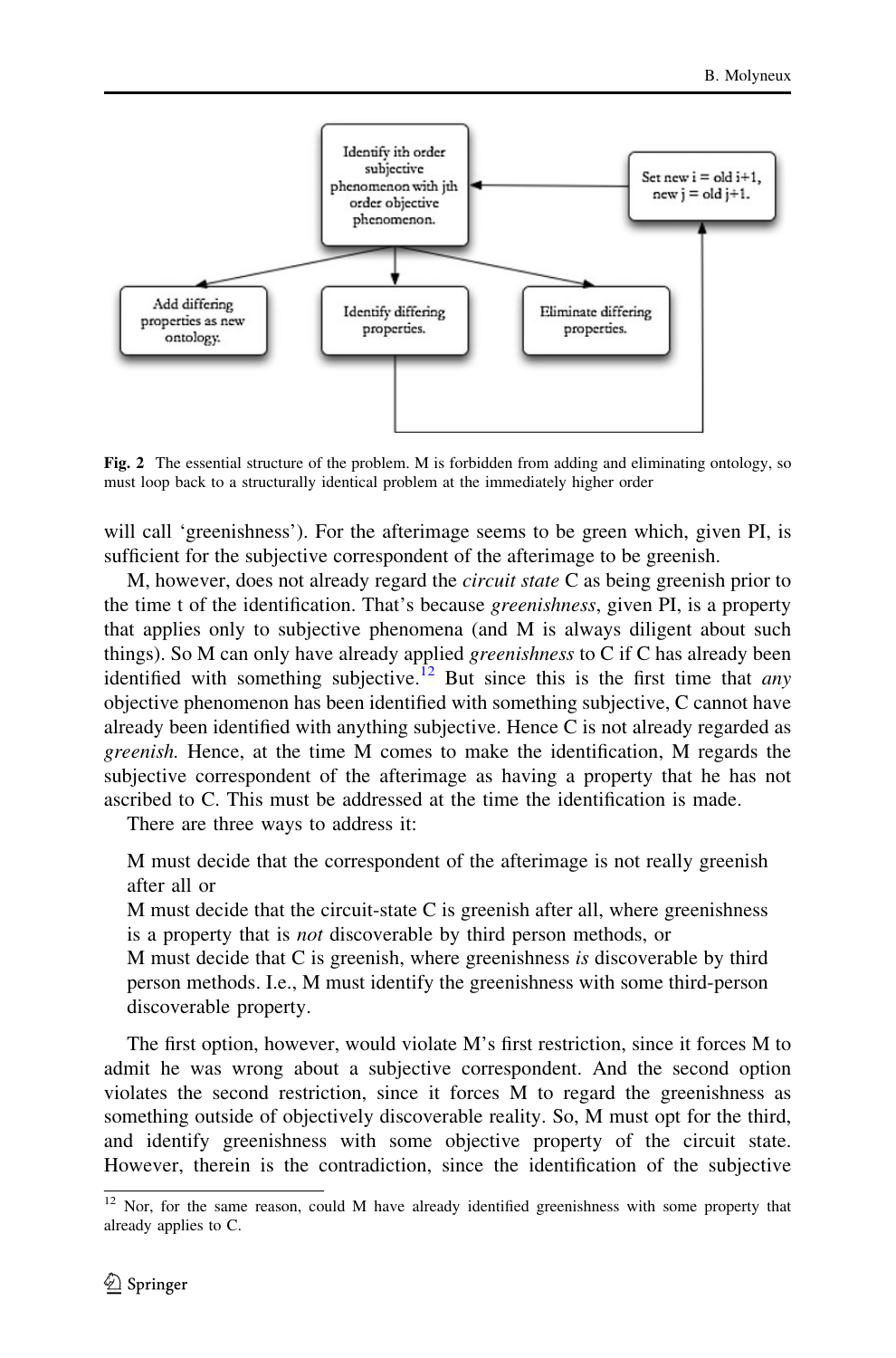<span id="page-12-0"></span>

Fig. 3 The left hand diagram shows the problem M faces. The horizontal bars represent the reductio assumption that M has identified M (mind) and B (body), and, for good measure, their properties M1 and B1. Though it deductively follows that each property of M1 is a property of B1, the specific identities do not deductively follow since (e.g.,) M2 could be identical to any of B2a, B2b or B2c. And even if M2 is identified with B2a, the problem re-arises at the next order, and so on to infinity. Wherever M stops, he must put precise *bars* between two nodes without putting *bars* between their properties. On the *right*, why M does not face the problem when identifying the morning and evening star. Since M is able to *add* the property ES2 to MS (i.e., by adding a leg between MS and ES2) he effectively transplants the tree above it to become part of MS's property tree. There is therefore no need to identify higher order properties like ES4 with any higher order property of MS, since ES4 was transplanted along with ES2

correspondent with the circuit state is supposed to be the highest ordered subjective– objective identification completed thus far, yet, in order to make it, M must complete a prior or simultaneous higher-order identification (Fig. [2](#page-11-0)).

#### The Demonstration

We just need to show that these considerations are appropriately general. We start as we did before, assuming for reductio that M succeeds in making some identification. It follows that some  $SX^i$  was both the (joint) first and the (joint) highest ordered subjective phenomenon to be identified with some objective phenomenon  $Y^j$ . In order that we can use the present tense let us imagine that we are speaking at the time that M makes this identification and that the subjective phenomenon  $SX<sup>i</sup>$  is tokened at the time of speaking.

Since M tokens  $SX^i$ , where  $SX^i$  is that state (according to PI) that M enters only when  $X^i$  seems some way or other, it follows that  $X^i$  seems some way or other; and if  $X^i$ seems some way or other then it must seem to have a property  $X^{i+1}$ .<sup>13</sup> It seeming to

 $13$  For  $X^i$  to seem some way or other is to seem discernible from the other ways it might have seemed, a truth that holds even if it is a property. But  $X^i$  can only seem discernible from other ways it could have seemed if it itself seems to have properties. X seems discernible from Y, after all, only if the properties of X themselves seem discernible from those of Y.

A slightly different argument to the same conclusion: Either  $X^i$  is a property or not. Suppose not. In that case, since it seems some way or other, it must seem to have some color, be some size and shape, and so on. Hence  $X^i$  seems to have properties. If, on the other hand,  $X^i$  is some seeming property of  $X^{i-1}$  then  $X^i$  itself must seem to have the property of *modifying*  $X^{i-1}$ ; of *being apparent*; of *being a property*; of marking  $X^{i-1}$  as distinct from things that lack  $X^i$ ; etc. It will, moreover, have idiosyncratic properties too. E.g., if  $X<sup>i</sup>$  is the property (say) of *being green*, it will seem to have the property of *marking its bearer as* colored; of making its bearer visually distinguishable from red things; of camouflaging its bearer against green backdrops; and so on. So again, if  $X^i$  seems some way, then it seems to have properties.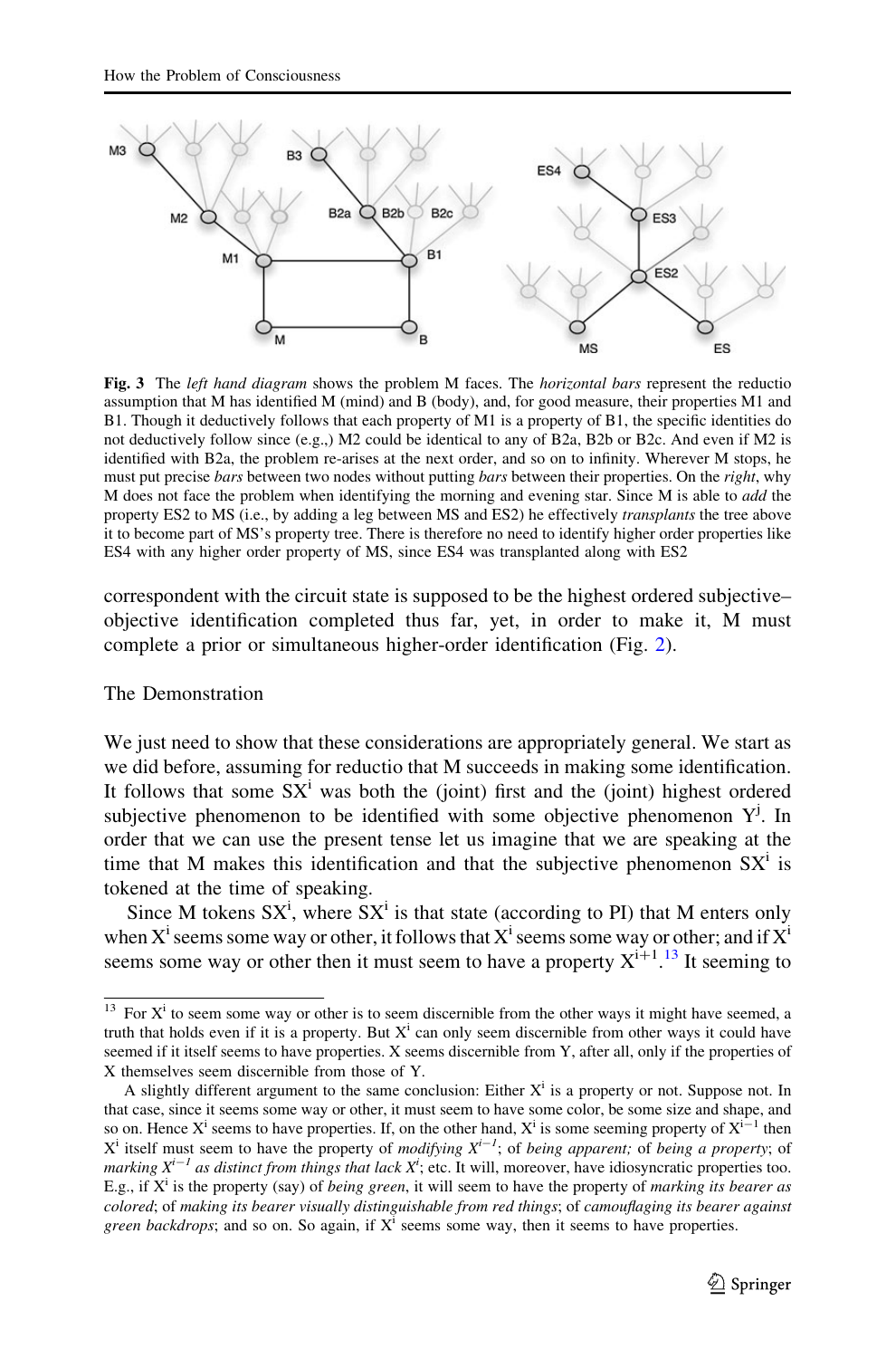have a property  $X^{i+1}$  implies, in turn, that  $SX^i$  has  $SX^{i+1}$  by PI.<sup>14</sup> But the always diligent M does not already believe that  $Y^j$  has  $SX^{i+1}$  since  $SX^{i+1}$ , according to the principle PI that introduced it, is only a property of *subjective* phenomena and  $Y^j$  has, until now, been regarded as a purely *objective* phenomenon (this being M's (joint) *first* subjective–objective identification). Hence M, in order to identify  $SX^i$  with  $Y^j$ , must also come to believe either that  $Y^j$  has  $SX^{i+1}$  or that  $SX^i$  does not have it after all. But he cannot deny that  $SX^i$  has  $SX^{i+1}$  without surrendering his claim to subjective infallibility. And he cannot add  $SX^{i+1}$  to  $Y^j$  as an *additional* property *over and above* the properties  $Y^j$  can objectively be discovered to have, for that violates M's commitment to everything being objectively discoverable. Hence he must *identify*  $SX^{i+1}$  with some objectively discoverable property  $Y^{j+1}$  of  $Y^j$ . But if he does that, then we reach contradiction, since by assumption  $SX^i$  and  $Y^j$  were supposed to be the highest order subjective/objective phenomena to be successfully identified.

Since the assumption that he makes some identification leads to contradiction, it follows that M cannot identify any subjective phenomenon with any of the states, objects, events, properties or processes, either abstract or concrete, that appear in his objective picture of the world.

Corollary M faces the same problem when he tries to identify himself (i.e., the experiencer of the subjective states) with something objective. To see why, note that it's not obvious to M that he is the whole of the hardware he sees in the mirror, since there are other things he could possibly be. For example, he might be a special part of the hardware—perhaps the motherboard, or the CPU. Or he might be a process run by the hardware; a running application or virtual machine. And to identify himself with, say, the motherboard consistent with Leibniz's Law M must come to believe that the motherboard enters all the states that he does, hence that either the motherboard enters state  $SX^0$  or that, in fact, M does not. But, given his first restriction. M will not remove  $SX^0$  from the states that M himself enters into, as if it never seemed to him that  $X^0$ ; and, given his second, he will not add  $SX^0$  as a nonobjective state of the motherboard. So, if he is to avoid nonconstructive identifications, that leaves only the possibility of identifying  $SX^0$  with some specific objective state of the motherboard. But this task we know M cannot complete, from the proof above.

# Relaxing the Soft Restrictions

Obviously the robot can escape the problem if he can violate the restrictions that originally bound him to it. What is interesting, here, is that each possible violation corresponds to a human approach to the mind–body problem, suggesting that what we have here is a problem in the same class as the problem of consciousness, but discovered in an artificial context.

<sup>&</sup>lt;sup>14</sup> Moreover, M infers that it does. For M is positioned to know that  $X^i$  seems to M to have  $X^{i+1}$ —or else it does not really seem that way to M after all—and M can infer from this, together with his rule PI, that  $SX<sup>i</sup>$  must have  $SX<sup>i+1</sup>$ . Since we are assuming that M infers the properties of potential identificanda whenever he is in a position to, it follows that he does.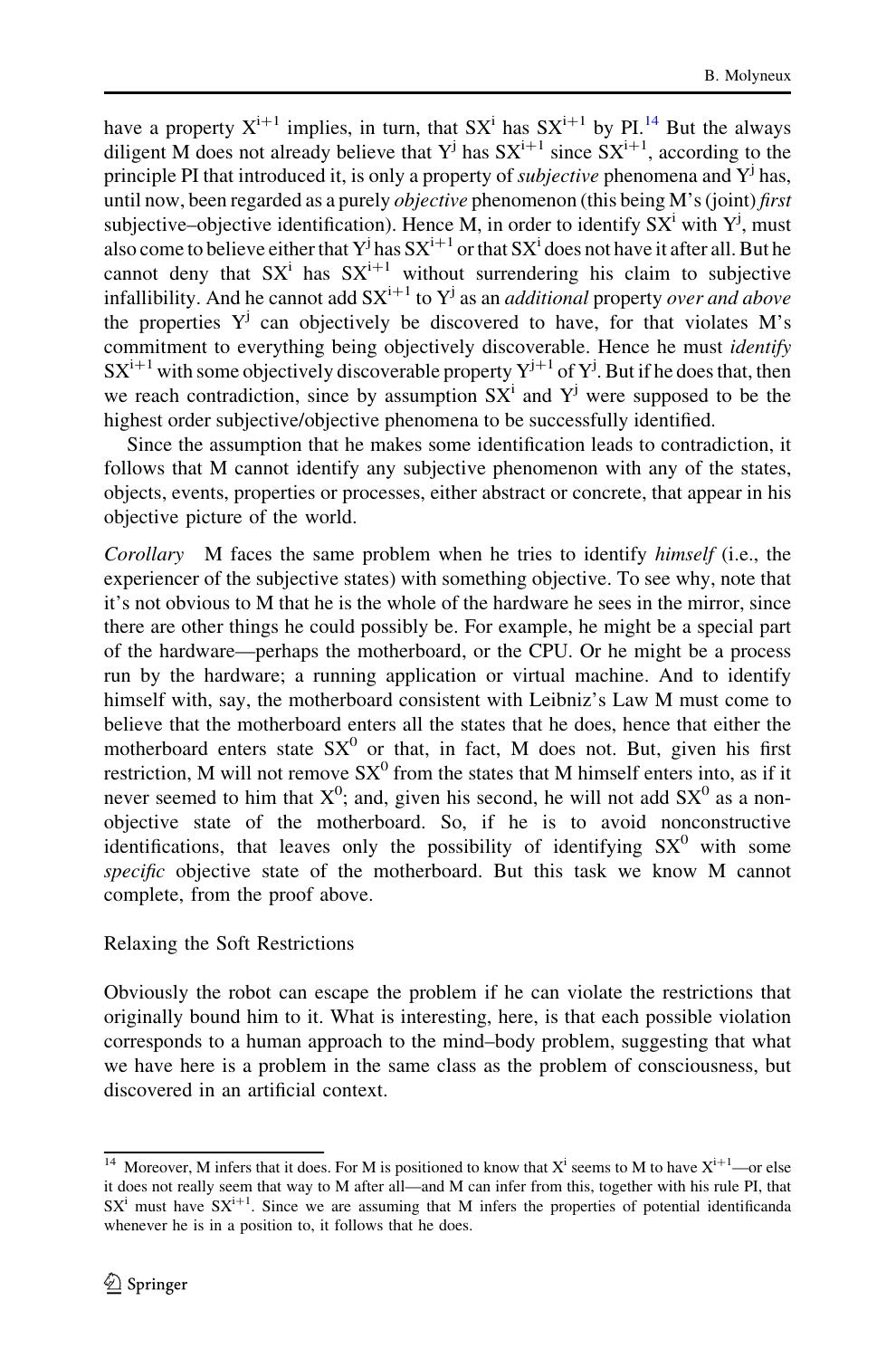For example, if the first restriction is relaxed then M can engage in eliminativist strategies. Just as the qualia eliminativist<sup>15</sup> denies that the experience really has the qualitative, phenomenal properties that intuitively make the experience difficult to reduce, M could deny that the subjective phenomenon  $SX^i$  really has the troublesome property  $SX^{i+1}$ . However, for reasons similar to those that oppose the eliminativist, M may find this position implausible. For, given PI, denying that  $SX^i$  has  $SX^{i+1}$  amounts to denying that  $X^i$  even *seems* to have  $X^{i+1}$ . Hence M must either wriggle free of PI, which was formulated as a definitional truth, or deny the obvious way things seem.

Relaxing the second restriction, meanwhile, permits M to add the property  $SX^{i+1}$ that  $Y^j$  seems to lack as a *new* property over and above those discoverable by objective third-person investigation. This again would remove it as an impediment to the  $\mathrm{S}\mathrm{X}^{\mathrm{i}}\mathrm{}/\mathrm{Y}^{\mathrm{j}}$ identification, but at the cost of implying something like property dualism, wherein subjective properties (like qualia) are simply added to objective phenomena (like brains) that seem to lack them, while being considered ontically distinct from any third-person observable properties.<sup>16</sup> Alternatively, M might violate the second restriction, not by adding properties so as to facilitate identification, but by simply eschewing identification altogether and counting the correspondent of the afterimage,  $\text{S(X}^0,$  with all its properties, as a brand new element in his ontology. This corresponds to the traditional substance dualism associated with Descartes.<sup>17</sup>

By relaxing the third restriction M gets to leave some identification unfinished; where we count  $M$ 's identification as unfinished if he identifies  $X$  and  $Y$  while leaving questions about their apparently different properties unanswered. Unfinished identifications are common human responses to our own problem of consciousness. We get an unfinished identification, for instance, if some researcher identifies pain with lamina I neurons stimulating parieto-insular cortex, but doesn't identify the pain's unpleasantness with any property of this brain event. Equally, if the researcher plows ahead and identifies the unpleasantness with (say) the lamina I stimulations' tendency to spread activity into the anterior cingulate, she will also have to say, if she is to make sense, that though the unpleasantness seems discernible from the effect on anterior cingulate—i.e., though it seems to have different properties—each property of the one is in fact identical to *some* property of the other. But supposing she stops there, without providing any further specifics, this is again an unfinished identification.<sup>18,19</sup>

<sup>&</sup>lt;sup>15</sup> See e.g., Dennett ([1988\)](#page-20-0), Rey [\(2007](#page-20-0)).

<sup>&</sup>lt;sup>16</sup> See Jackson ([1982](#page-20-0)) and Chalmers ([1996\)](#page-20-0) for recent property dualist positions.

<sup>&</sup>lt;sup>17</sup> To get something closer still to Cartesian dualism, M could also pursue the same strategy in response to the corollary, holding that he is not the hardware that he sees in the mirror, nor any other objective thing he finds in the physical world.

<sup>&</sup>lt;sup>18</sup> It might be thought that even when relaxing the third restriction M might prove, using just the first two restrictions, that no specific identification is possible in principle, hence hankering after a future finished theory would make no sense. This tempting thought is only half right. M could make specific but unfinished identifications by identifying A with B while only committing to each of A's properties being identical to *some property or other* of B. In this way a non-specific identification at order  $O + 1$  permits an unfinished but specific identification at O.

<sup>&</sup>lt;sup>19</sup> This tendency to halt and leave the matter unfinished, typically at a very low order, may plausibly explain why the human problem of consciousness does not obviously present itself as a regress.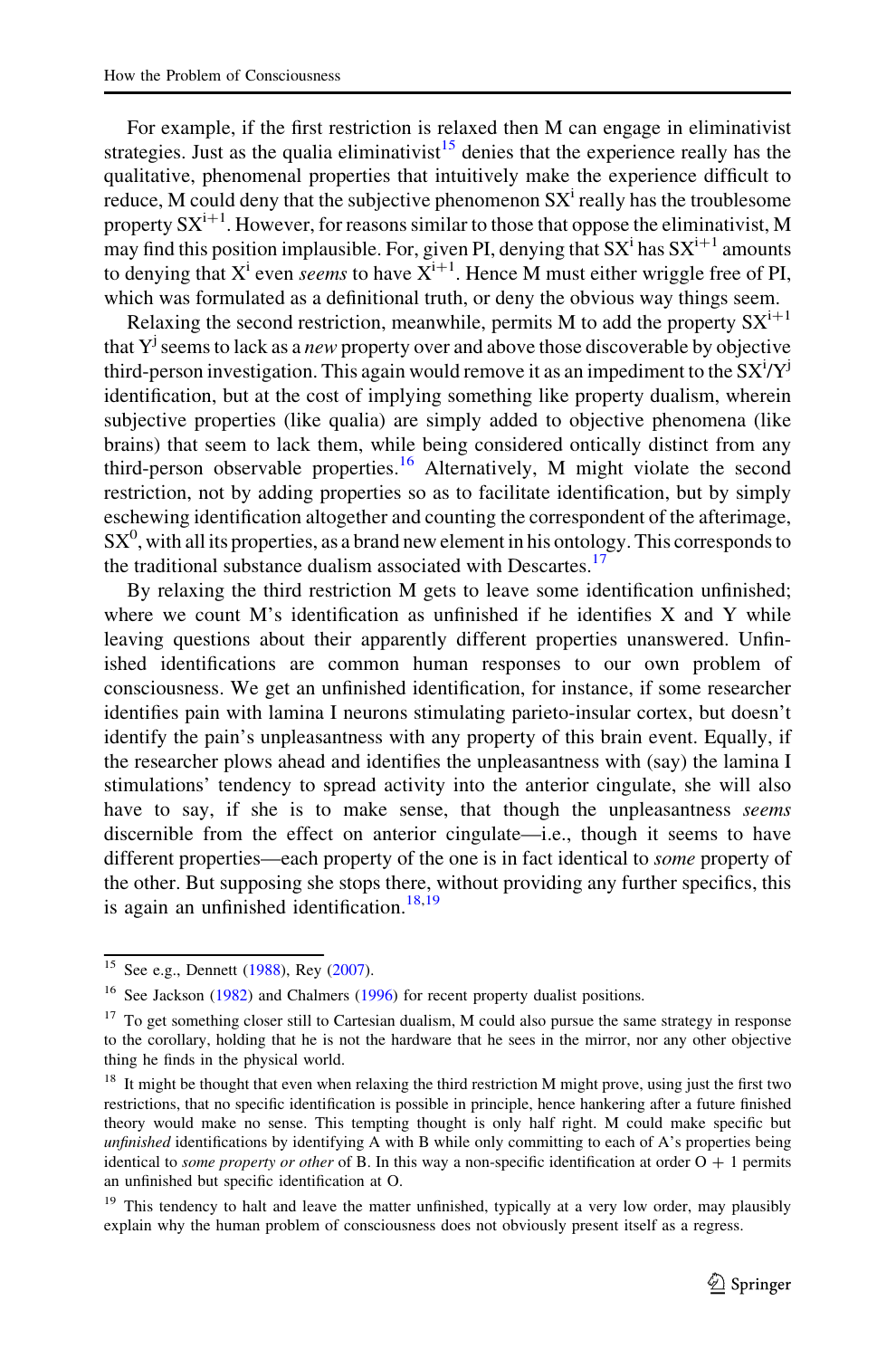# Objections and Responses

*Objection 1* Perhaps M could justify the identification in a different way, without using Leibniz's Law.

Response It is a mistake to think that M is trying to *justify* the identification using Leibniz's Law. Leibniz's Law, rather, is what is getting in the way. For satisfying Leibniz's Law is a *necessary* condition for identifying phenomena, not a *sufficient* one. And since it is a necessary condition, it must be satisfied no matter what identification strategy M uses.

A surprising consequence of this is that even an a priori deductive argument for the identity of some subjective with some objective phenomenon may not be enough to get M past his problem. For all that would succeed in doing is giving M the strongest possible argument that  $SX^i = Y^j$  even though M holds  $SX^i$  to have properties that he does not hold  $Y^j$  to have, and even though he cannot find a tractable way of changing his mind. Imagine being in the same situation; with an apparently deductive argument that Smith = Jones, but no way to rationally relinquish your belief that Jones is male and Smith female. You would encounter 'how possibly' questions—how could Smith *possibly be Jones when they are of different genders?*<sup>20</sup>—and you may well begin to doubt the deductive argument.<sup>21</sup> M's problem, in the same way, arises no matter the strength of the argument for identification. A deductive argument for identification would merely lead to paradox and puzzlement, not resolution.

Objection 2 Doesn't this problem generalize badly? If it were true that M had to justify the identification of every property of every property, to infinity, then wouldn't M have to do that for all identifications, not just those that involve the identification of the subjective and the objective? Since humans have no problems identifying such things as (say) the morning star and the evening star, doesn't this make the problem disanalogous to the one humans face?

Response It would, but in fact M can identify such things as easily as humans do, without violating his restrictions. The thing to note, in understanding why, is that M is not forced to identify the properties of the properties of…. each identificandum in order to make any arbitrary identification. He is only forced to do so when (a) the properties are not already held to agree and (b) the options of adding or subtracting the differing properties are always unavailable. But when M comes to identify *being* an unmarried man with being a bachelor, he may already hold the two to have all the same properties; e.g., to both apply solely to males, to both apply solely to humans,

<sup>&</sup>lt;sup>20</sup> Compare, obviously, with the question: 'How could pain possibly be nothing more than c-fibers firing?' Identifications which proceed while accompanied by such mystification are dubbed 'gappy' identifications by Levine ([2001\)](#page-20-0), who regards them as the typical reaction to phenomenal-physical identifications. Such 'how possibly' reactions, I suggest, arise from the fact that the identification hasn't been properly squared with Leibniz's Law.

<sup>&</sup>lt;sup>21</sup> Paradoxes illustrate that (apparently) deductive arguments only rationally compel belief when the conclusion is appropriately acceptable. Zeno's paradox, for example, was an apparently sound deductive argument to the effect that bodies could not move. Those who historically struggled to deny either the premises or deductive validity of the argument were nonetheless rational to resist its conclusion.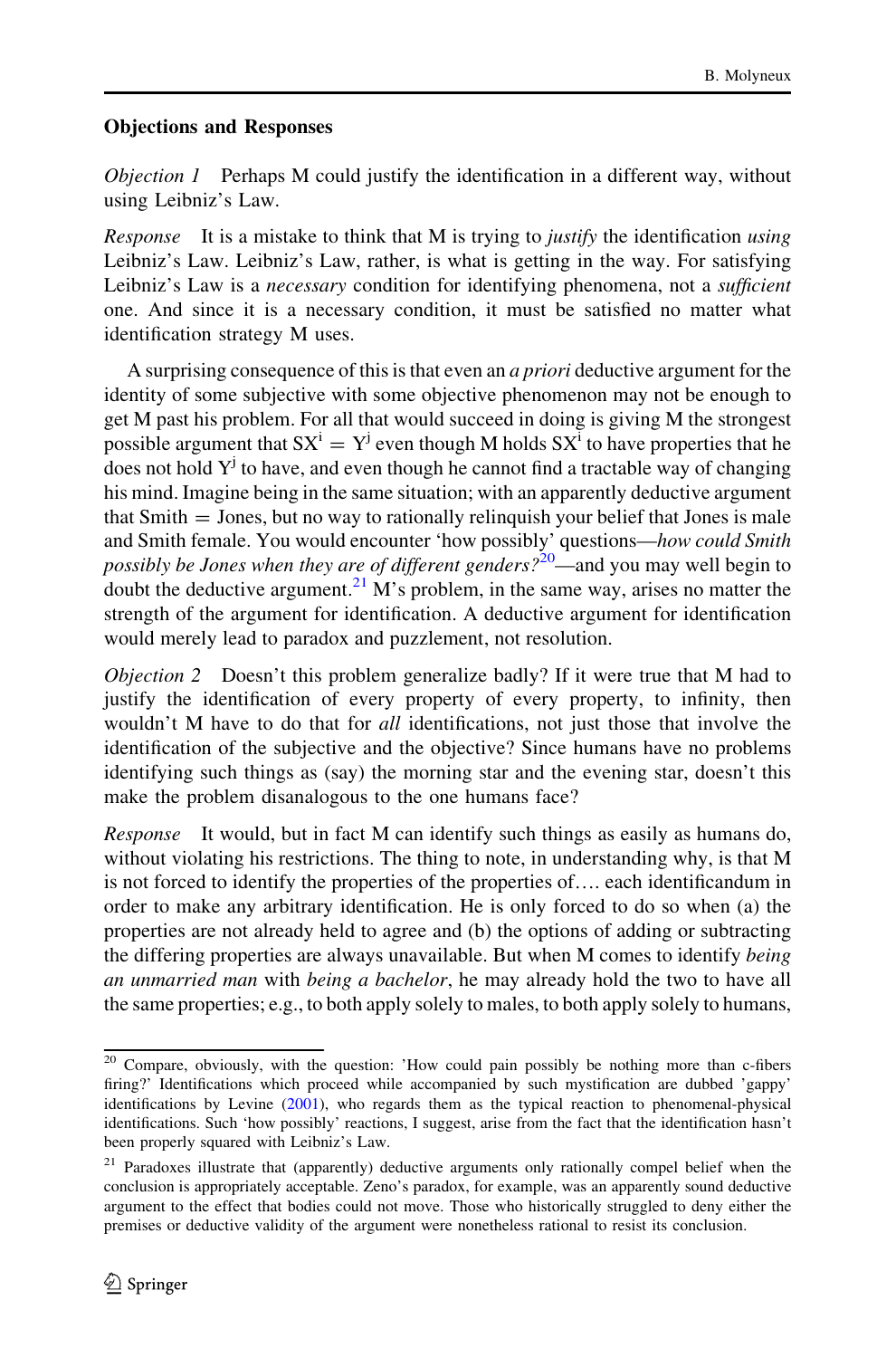etc. In this case M can identify without any issue. Alternatively, to identify the morning star and the evening star, or water with  $H<sub>2</sub>0$ , where they don't already seem to have the same properties, M merely needs to add *appears in the evening* to the morning star, *appears in the morning* to the evening star, has a micro-rigid structure to water, etc. Nothing stops M from adding has a micro-rigid structure to his concept of water, as an additional property over and above its commonsense properties, the way the second restriction stops M from adding is greenish to his concept of the motherboard, as an additional property over and above its *objective* properties.<sup>22</sup>

Thus M's problem, like our own hard problem of consciousness, arises only with respect to his subjective representational states. It does not arise for ordinary objective phenomena.

*Objection 3* Doesn't the derivation tacitly depend upon the following claim?

Endless Justification (EJ): For P to be justified, all of the logical consequences of P must be antecedently (or independently) justified. E.g., For the proposition 'the sea is blue' to be justified, the proposition 'the sea is colored' must be justified first.

And isn't EJ an excessive demand, for it ensures that no proposition could ever be justified? Isn't it much more plausible, in contrast, that by justifying P, one thereby justifies its deductive consequences?

Response It is true that if M's problem depended on EJ, then he would never be able to justify any proposition, and hence never justifiably identify anything with anything. Yet in response to the last objection we saw that, consistent with all his restrictions, M can justifiably identify all kinds of things. So it seems that M's problem cannot depend on EJ after all.

One way to see that M's problem does not rely on EJ is to grant that

1. M need not antecedently or independently justify the deductive consequences of each identification he makes. By justifying the identification, he thereby justifies all its consequences.

thereby falsifying EJ by decree, while also granting that

2. M succeeds in identifying some subjective and some objective phenomenon.

If the contradiction is still derivable, then the derivation obviously did not make use of EJ.

The contradiction, indeed, still follows, pretty much the same as before. Given (2) there must be some time t at which M made his first identification, or batch of identifications, and some subjective phenomenon  $SX^i$  must have been the (joint)

 $22$  Subtraction is another option. To identify heat with molecular motion, for example, humans may either add the 'feeliness' of the heat as a new property of the molecular motion  $or$  just as plausibly remove the 'feeliness' from the heat by re-categorizing it as a property of the human's own sensory system, not of the heat itself. Since M claims no infallibility when it comes to objective phenomena like heat, he can, consistent with his first restriction, revise away those of its properties that make it difficult to reduce.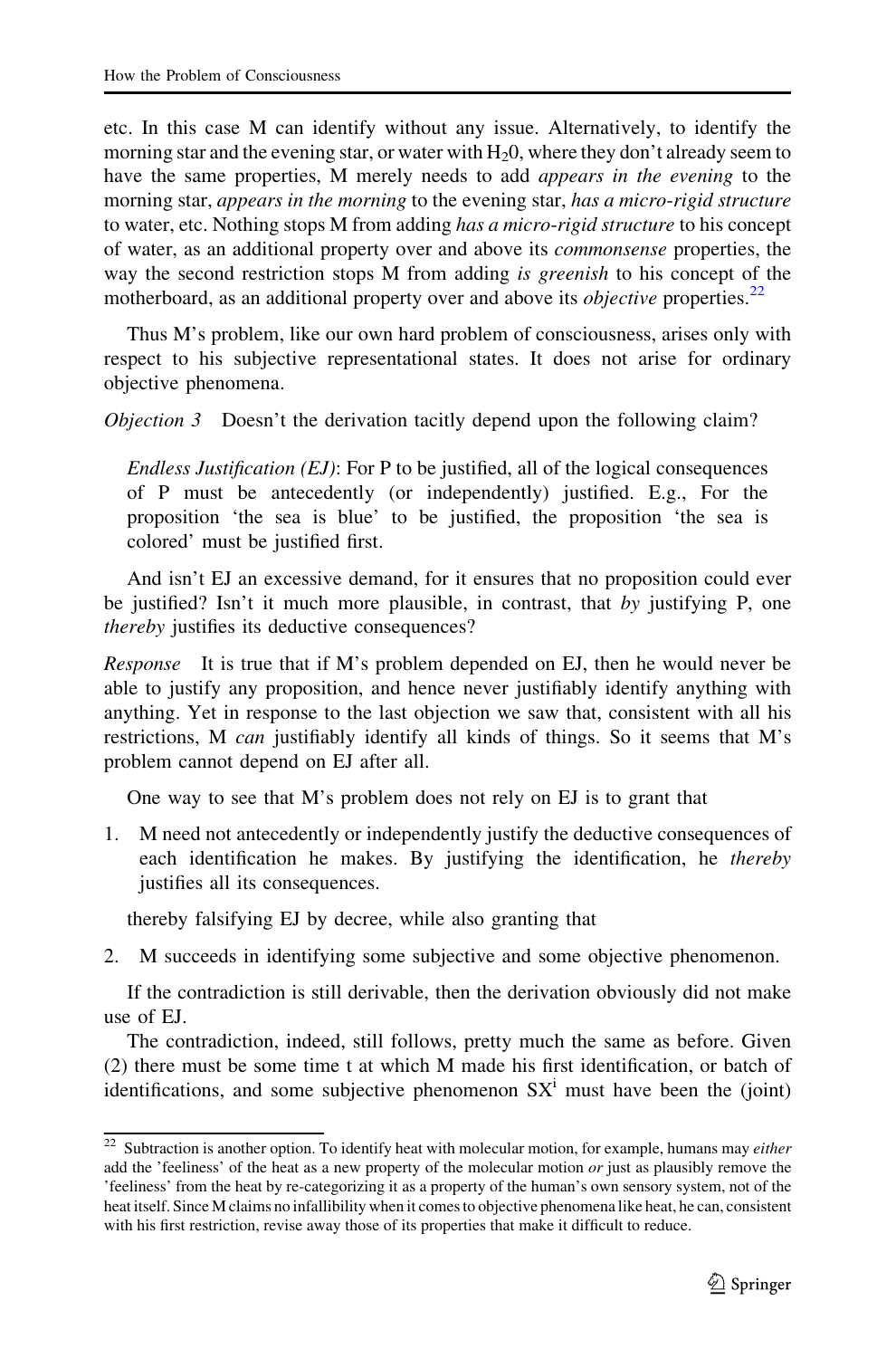highest ordered identification in that batch *that actually involved some work* (this is the only real amendment to the original argument) with all the ones at higher orders, if there are any, being cognitive freebies of the sort M gets from (1). Since M always identifies consistent with Leibniz's Law, it follows that:

3. M accepted at t that each property of  $SX<sup>i</sup>$  was identical to *some* property of  $Y<sup>j</sup>$ .

But we know from the third restriction that M does not ever identify nonconstructively. Hence

4. If M accepted at t that each property of  $SX<sup>i</sup>$  was identical to *some* property of  $Y^j$ , then, at t, M held each *specific* property of  $SX^i$  to be identical with some specific property of Y<sup>j</sup>.

The consequent of (4) follows. But in that case how did M identify each *specific* property of SX<sup>i</sup> with some *specific* property of  $Y^j$ ? These *specific* identifications are not cognitive freebies that come along without effort as deductive consequences of the identification of  $SX^i$  with  $Y^j$ . It does not follow, for example, that if one of them has properties P, Q and R and the other has F, G and H, that  $P = F$ , since P might just as well be G or H. So to make the specific identifications implied by the consequent of (4), M must have done *additional work*. But this contradicts the assumption that the identification of  $SX^i$  with  $Y^j$  was the (joint) highest ordered identification that actually involved any.

It helps, here, to compare M's problem with the human analog. Imagine that a researcher identifies pain with lamina I neurons stimulating parieto-insular cortex. As a deductively entailed freebie, she gets to say that each property of the one is identical to some property of the other. But she does not get to identify the pain's unpleasantness with (say) the lamina I stimulations' tendency to spread activity into the anterior cingulate. That specific identity does not deductively follow, and so requires extra work. Hence she must either do the work or leave the reductive project unfinished. $^{23}$ 

*Objection 4* The subjective correspondent of the fire truck was supervenient upon M's functional inability to discriminate illusory from veridical states. So isn't it obvious that M's subjective states are functional? Why, then, can't M make this trivial observation? This needs to be explained.

Response To make the observation, M would have to reason the way the objector just did. He would look at himself from the third person perspective (we can imagine him using a mirror or a blueprint) and see a piece of hardware. He would then note that it is *obvious* that the subjective correspondents of the hardware, if it

 $23$  Contrast this with how M (or a human) is able to identify (say) the morning star with the evening star. Assuming they only ever differed with respect to one property, after adding the property appears in the morning to the evening star and the property *appears in the evening* to the morning star the identification can go ahead. Why is there no regress? Because all the *specific* properties of properties of... the morning star and properties of properties of… the evening star end up being the same, to infinity, when the differing properties are *added*. To see why, let the evening star's 'property tree' be the structure of its properties, its properties' properties etc., branching up to infinity. Now take an arbitrary property  $P^*$  that appears in this property tree somewhere in the sub-tree above the property P that was added to the morning star. Since P was *added*, the whole of the sub-tree to which it leads is added too, and so  $P^*$ appears in the morning star's property tree after all. (see Fig [3.](#page-12-0)).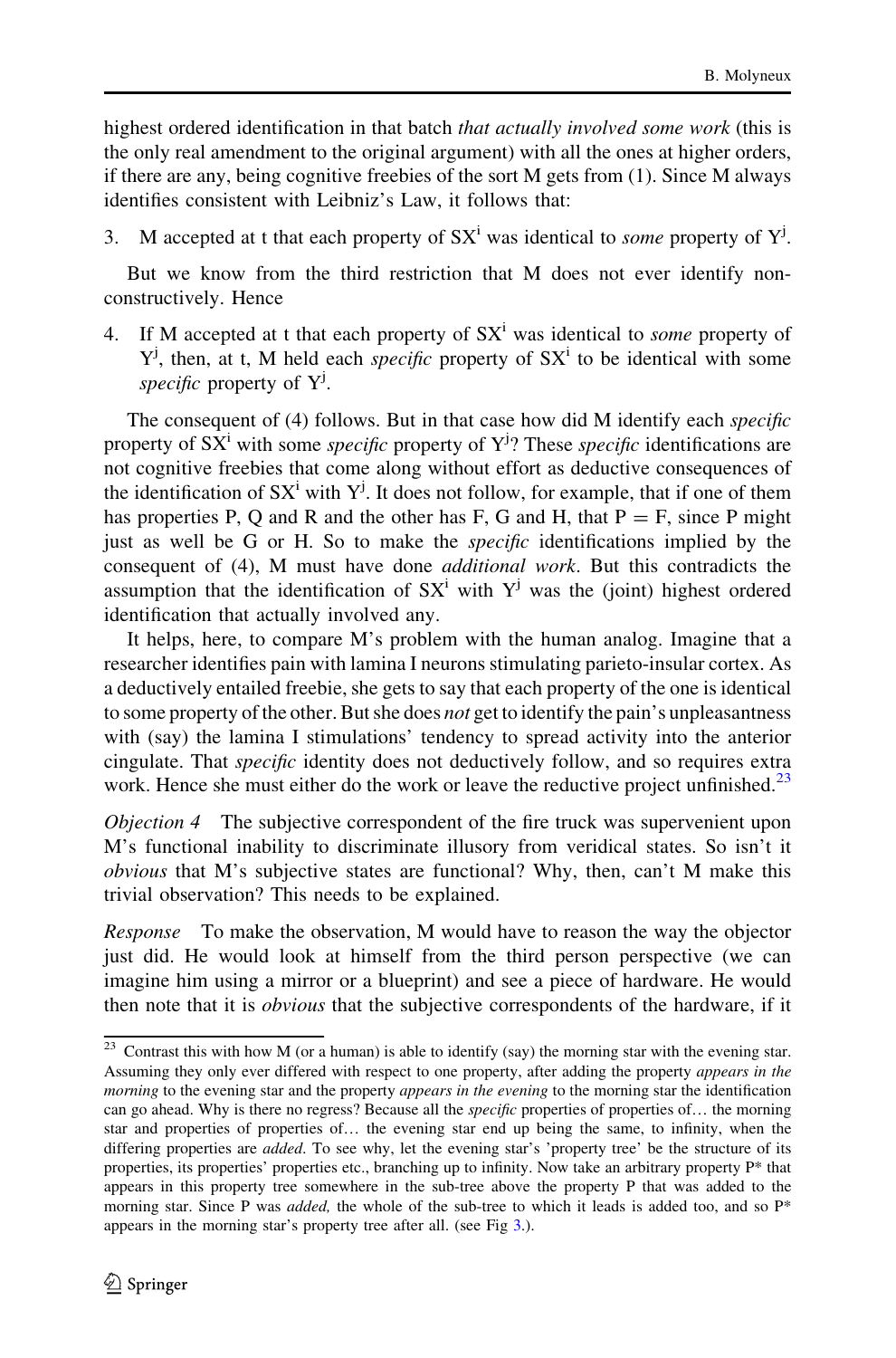has any, are mere functional states, supervening on the hardware's inability to make certain discriminations. Finally, all M needs to do is decide that he is the hardware he sees in the mirror, and he is in a position to make the inference. Indeed, if he gets to know the hardware well enough, it seems that he may even be able to identify each of his subjective correspondents with some specific state of the hardware, using an argument like the following:

- 1.  $SX<sup>1</sup>$  is that unique property I use to mark my subjective correspondents as correspondents of (apparent) red things.
- 2.  $Y^1$  is that unique property the hardware uses to mark its subjective correspondents as correspondents of (apparent) red things.
- 3. I am identical with the hardware.<br>4. Therefore  $S X^1$  is  $Y^1$
- 4. Therefore  $SX^1$  is  $Y^1$ .

The first problem with this, however, is that it is just a valid deductive argument for the conclusion that  $SX^1$  is  $Y^1$ —but we have already argued, in response to objection 1, that such an argument can be of no help to M. The fact that he has a great argument that  $SX^1$  is  $Y^1$  does not change the fact that M attributes different properties to  $SX^1$  and  $Y^1$  and can find no finite way to change his mind. The best M can get from a compelling argument is a 'how possibly' paradox wherein he has great evidence that  $SX^1 = Y^1$  yet no way to see how the identity is possible.

The second problem is that M could not accept the premises of this argument in any case, since our corollary tells us that M cannot accept premise (3). No similar argument is likely to fare any better, moreover, since they would all require some premise just like it. M, after all, has little reason to identify his state with some state of the motherboard (or the CPU, or the virtual machine, etc.) unless he has some reason to identify himself with the motherboard (or the CPU, etc.). $^{24}$ 

Objection 5 We can't be sure that the problem is unsolvable. Rather than plowing through an intractable space, identifying the properties of the properties and so on, M might discover an ingenious proof that grants him all the specific identifications to infinity at a stroke. Or he might find that the search space is in fact finite, with the same properties appearing at the higher orders that already appeared at the lower.

Response The project is not to show that the problem is unsolvable in any way, but to show that the identification of subjective and objective phenomena cannot be completed in the regular, procedural way that we identify ordinary things like the morning star and the evening star. It is therefore difficult in a way that identifying other things is not.  $25$ 

 $24$  Indeed, without a premise like (3), M has not even got the weaker argument to the effect that his subjective correspondents are identical to *some* functional state or other of the motherboard, or CPU, etc.

<sup>&</sup>lt;sup>25</sup> I thank Matthias Scheutz for pushing the possibility of an ingenious proof, as well as the possibility of a looping property space. Note, though, that no proof of a single identity is sufficient to escape the problem see objection 1. What's needed is a proof of infinitely many specific identities, and the mind boggles at what that might look like. We should also be pessimistic about the possibility of a repeating property space, since the property is a property of a property of a property of a red thing cannot logically appear at any level lower than the 3rd; and there are many properties of this sort at every order (including some more interesting ones like is the horribleness of the hunger-feeliness of the biological state of a badger).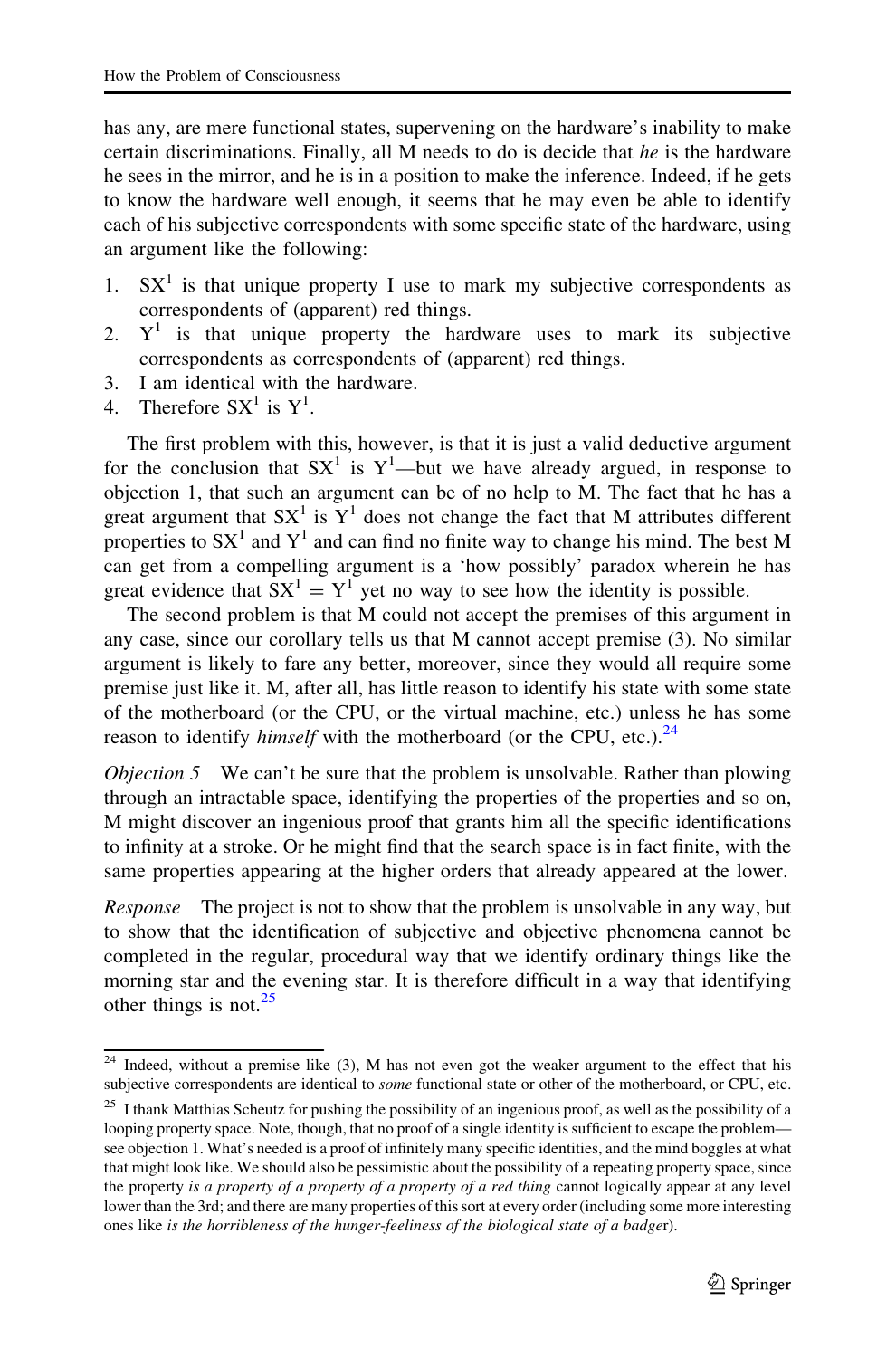*Objection* 6 But why couldn't M's creator solve M's problem, by *telling* him that he is the motherboard, or the CPU, or by otherwise pre-programming the identifications that M struggles to make? Couldn't she simply enter the relevant identities into the system, creating an M without any problems?

Response No. For suppose that she did. Then we could simply take the highest order identity that the programmer coded into M and prove that there must have been a higher one. The contradiction would be derivable just the same. That's not to say that the programmer cannot program the identity into the machine, as if, upon trying, she would be hit by a thunderbolt. Rather, the claim is that the programmer cannot program the identity into the machine while keeping M in good standing with Leibniz's Law. If the programmer were to try to code the relevant identifications into M while observing M's restrictions, she would have to stop somewhere and, at whichever order she stops, she violates Leibniz's Law on M's behalf. For she would have given M a brute belief in the identity of some subjective phenomena whose properties M does not yet hold identical.<sup>26,27</sup>

But in any case, our aim is not to create a problem-free robot, as if this were an engineering project and we simply needed to get the thing working. Rather, we want to better understand our own hard problem through contemplating M's. And we do this best by not getting involved. For even if we could intervene to free M from his problem, that wouldn't change the fact that when we *don't* intervene, M is stuck. And that gives us insight into our own predicament, where we have no programmer to solve our problems for us.

# Concluding Remarks

By attempting to construct an intelligent system that contemplates its own illusions, we create a problem that resembles our own hard problem of consciousness. The problem, roughly, was that the robot could not make a subjective–objective identification without making a different one first. The robot could avoid the regress only by supposing the recalcitrant features to be new, ontically additional, aspects of reality, or by removing them from its ontology entirely, or by putting its physicalist theory into abeyance. But all of these responses resemble classic approaches to our human problem of consciousness.<sup>28</sup>

<sup>&</sup>lt;sup>26</sup> A programmer who knew the specific identities to infinity might enter a rule that generates them for M. Even given such a wonderful rule, though, the identification still appears intractable. For M must still identify the properties PX and PY of X and Y (using the rule) before identifying X and Y, and the properties PPX and PPY of PX and PY (using the rule again) before identifying those, and so on. There is no starting point to such a process even if each identification takes only one step.

 $27$  The programmer could just give M the same representation for both identificanda thus saving it from even having to identify them. However, in that case the robot would not be able to contemplate them being distinct, since it needs separate representations to do that. We would have yet another machine that dodges its hard problem by being insufficiently smart.

<sup>&</sup>lt;sup>28</sup> Indeed, it is perhaps because we each take on of these strategies for avoiding the regress and try to make it work (e.g., by taking the dualist option and then struggling with mental causation) that explains why we get the problems associated with the ways out of the regress, not the problems associated with the regress itself; hence why it is that the problem of consciousness does not seem to present itself as a regress.